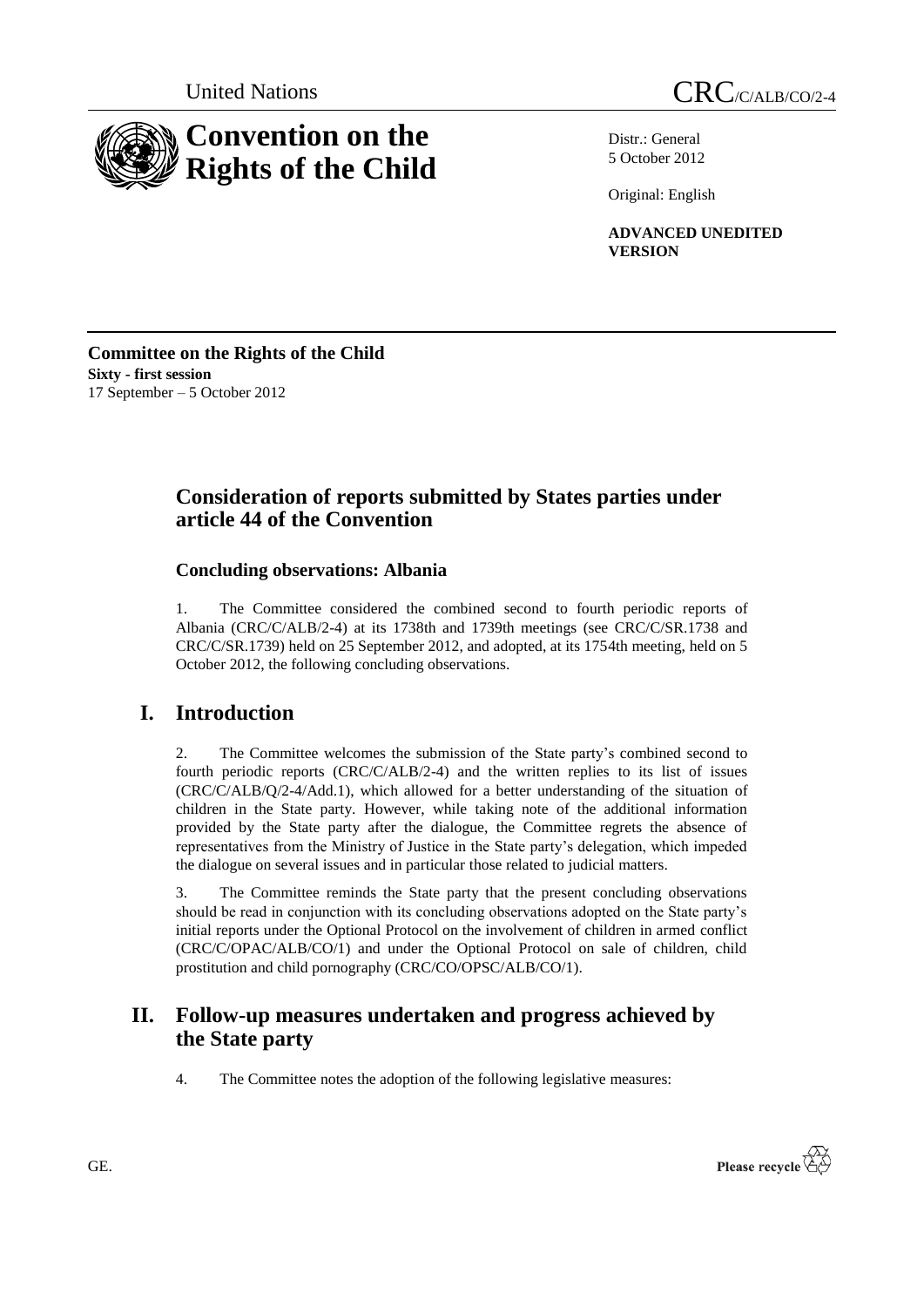(a) The Law No. 10347 on the Protection of the Rights of the Child in November 2010;

(b) The Law No. 10221 on the Protection against Discrimination in February 2010; and

(c) The Law No. 9669 on Measures against Violence in Family Relations in December 2006.

5. The Committee welcomes the ratification of or accession to:

The Optional Protocol to the Convention on the Rights of the Child on the involvement of children in armed conflict in December 2008;

(b) The Optional Protocol to the Convention on sale of children, child prostitution and child pornography in February 2008;

(c) The Convention for the Protection of All Persons from Enforced Disappearance in November 2007;

(d) The First and Second Optional Protocol to the International Covenant on Civil and Political Rights in October 2007;

(e) The Convention on the Protection of the Rights of all Migrants Workers and Members of their Families in June 2007; and

(f) The Hague Convention No. 23 on the Recognition and Enforcement of Decisions relating to Maintenance Obligations and No. 24 on the Law applicable to Maintenance Obligations in August 2011.

6. The Committee also welcomes the following institutional and policy measures:

(a) The National Strategy for Gender Equality and Reduction of Gender Based Violence and Domestic Violence 2011-2015, adopted in June 2011;

(b) The appointment of the Commissioner for the Protection against Discrimination, in May 2010;

(c) The National Strategy for the Fight against Child Trafficking and the Protection of Trafficked Children, adopted in July 2008; and

(d) The establishment of Child Protection Units in 28 municipalities and communes.

# **III. Main areas of concerns and recommendations**

# **A. General measures of implementation (arts. 4, 42 and 44, para. 6 of the Convention)**

#### **The Committee"s previous recommendations**

7. The Committee, while welcoming the State party"s efforts to implement the concluding observations (CRC/C/15/Add.249,2005) to its previous report, notes with regret that some of the recommendations contained therein have not been fully addressed.

**8. The Committee urges the State party to take all necessary measures to address those recommendations from the concluding observations of the initial report under the Convention that have not been sufficiently implemented, particularly those related to non-discrimination, abuse and neglect, children deprived of a family environment, children with disabilities and juvenile justice.**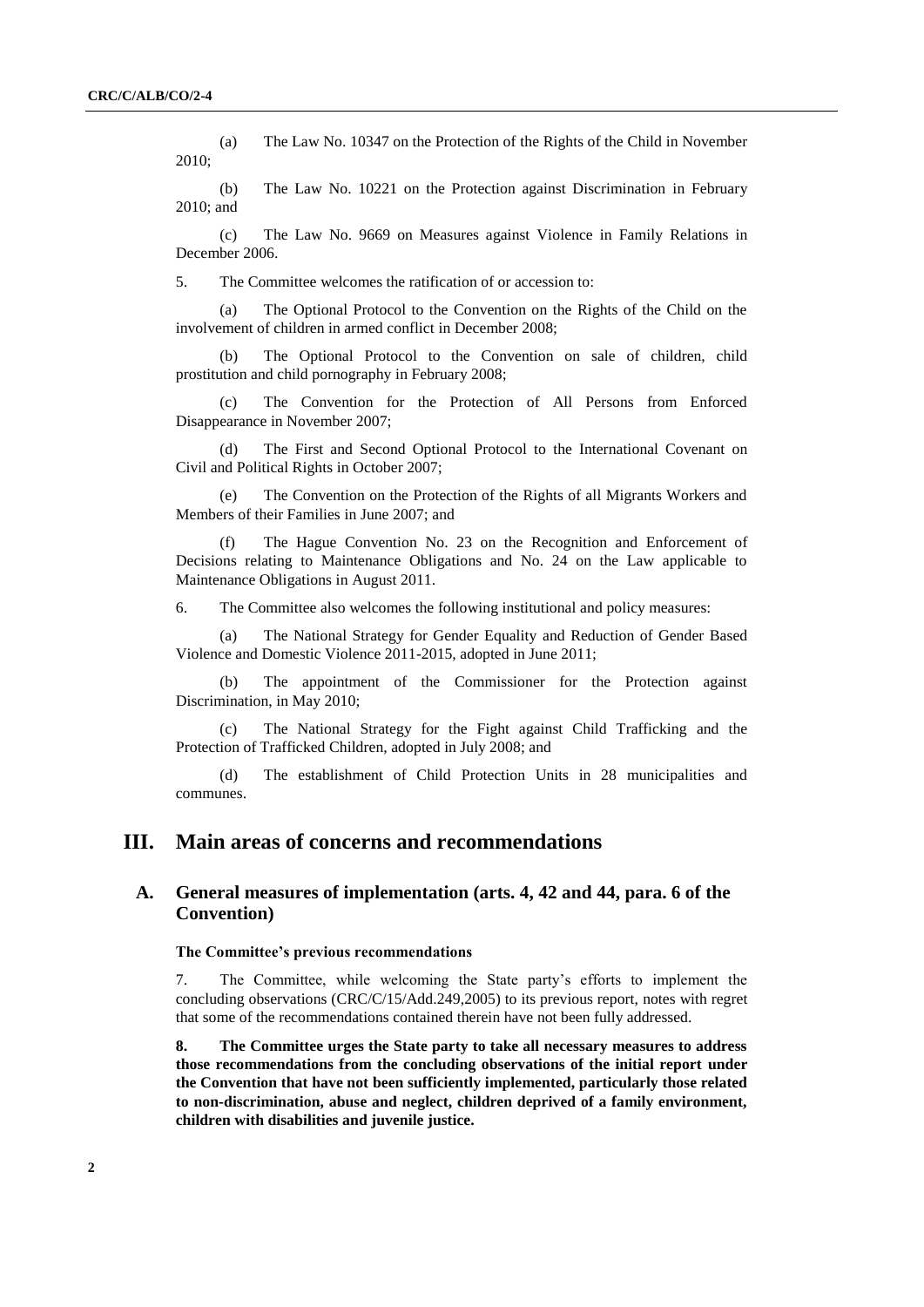# **Legislation**

9. The Committee notes the adoption of numerous child-related laws over the reporting period and in particular the adoption of the Law on the Protection of the Rights of the Child on 4 November 2010. The Committee is however concerned that the promulgation of new laws, including the Law on the Protection of the Rights of the Child, was not followed up with the review of the existing legal provisions and as such there remain inconsistencies between the new law and previous laws. The Committee is further concerned about the generally weak capacity of the State party to effectively implement child-related laws.

**10. The Committee urges the State party to ensure that the Law on the Protection of the Rights of the Child supersedes all legislation and provide children with appropriate means of redress. The Committee also urges the State party to establish adequate mechanisms, frameworks and systems for an effective implementation of child-related laws at State, provincial and municipal levels.**

#### **Comprehensive policy and strategies**

11. While welcoming the adoption in March 2012 of the Action Plan for Children 2012- 2015, the Committee notes with concern that this action plan does not form part of a comprehensive policy on children and or have a specific budget allocated to its realization. The Committee is also concerned about the limited results achieved through the National Children"s Strategy 2005–2010, due mainly to the little attention it received from ministries and local governments and the insufficient resources allocated for its implementation.

**12. The Committee encourages the State party to integrate its Action Plan for Children 2012-2015 into a comprehensive policy on children which will embrace all the other sectoral and regional plan of actions relating to children. The Committee also urges the State party to provide all the necessary human, technical and financial resources for an effective implementation of the Action Plan for Children 2012-2015 and to ensure regular and broad consultations to assess the effectiveness of its implementation.**

## **Coordination**

13. The Committee reiterates its concern (CRC/C/15/Add.249 para. 8, 2005) about the multitude of actors involved in the implementation of the Convention at the national and local levels and the limited capacity of the State Agency for the Protection of Children"s Rights to effectively ensure coordination among those multiple bodies. Furthermore, the Committee notes with concern the lack of coherence between the existing child rights institutions which negatively impact the effective coordination of programmes and strategies for the implementation of the Convention.

**14. The Committee urges the State party to reinforce the coordination role of the State Agency for the Protection of Children"s Rights by ensuring that the Agency has high status, sufficient authority and adequate human, technical and financial resources to effectively coordinate actions for children"s rights across different sectors and from the national to the local levels. The Committee also urges the State party to rationalize the work of the various child rights bodies and provide them with the necessary human and financial resources to carry out their role with efficiency.**

# **Allocation of resources**

15. The Committee is concerned that the proportion of the budget allocated to areas of direct relevance to children has decreased over the reporting period, and that the State party relies excessively on civil society and international donors in this regard. The Committee is also particularly concerned that: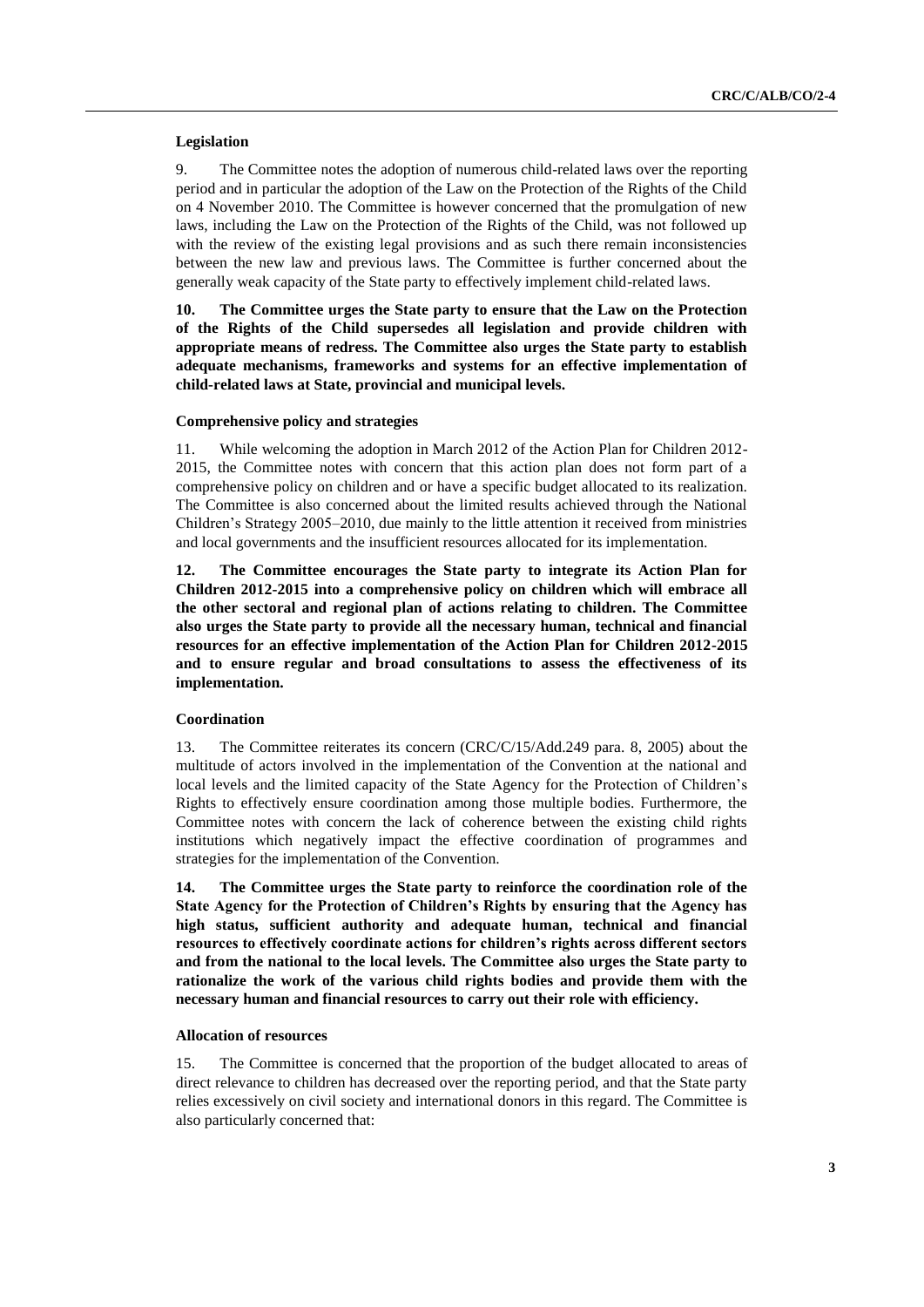(a) The State party does not define specific budgetary allocations for the provision of critical social services to children, including those in most vulnerable situations;

(b) The decentralization of services has not been accompanied by adequate financial transfers to local communities and the reluctance of some local governments to establish functional services for families in vulnerable situations has led to a deterioration of the situation of children in the least developed regions;

(c) The State party does not conduct assessments of the impact on children of budgetary decisions; and

(d) The high level of corruption in the State party contributes to divert resources that could enhance the implementation of the rights of the child.

#### **16. The Committee urges the State party to:**

**(a) Conduct a comprehensive assessment of budget needs of children and allocate adequate budgetary resources in accordance with article 4 of the Convention for the implementation of the rights of children and in particular to increase the budget allocated to social sectors, including to the education sector and address the disparities on the basis of indicators related to children"s rights;** 

**(b) Utilize a child-rights approach in the elaboration of the State budget by implementing a tracking system for the allocation and the use of resources for children throughout the budget, thus providing visibility to the investment on children and use this tracking system for impact assessments on how investments in any sector may serve "the best interests of the child", while ensuring that the differential impact of such investment on girls and boys is measured;** 

**(c) Ensure transparent and participatory budgeting through public dialogue, especially with children and for proper accountability by local authorities;** 

**(d) Define strategic budgetary lines for children in disadvantaged or vulnerable situations that may require affirmative social measures and make sure that those budgetary lines are protected even in situations of economic crisis, natural disasters or other emergencies;**

**(e) Take immediate measures to combat corruption and strengthen institutional capacities to effectively detect, investigate and prosecute corruption; and** 

**(f) Take into account the recommendations during the Day of General Discussion in 2007 on "Resources for the Rights of the Child - Responsibility of States".**

#### **Data collection**

17. While noting the collection of data on children by the National Statistics Institute (INSTAT), the Committee is however concerned that INSTAT has not established a comprehensive data collection system covering all areas of the Convention and that data collection remains insufficient as regards notably children at risk of being trafficked, abused and neglected children, abandoned children, children belonging to minority groups and children with disabilities.

**18. The Committee encourages the State party to strengthen its efforts to set up a comprehensive data collection system with the support of its partners and to analyze the data collected as a basis for assessing progress achieved in the realization of child rights and to help design policies and programmes to implement the Convention and its Optional Protocols. Data should include all children up to the age of 18 years, be**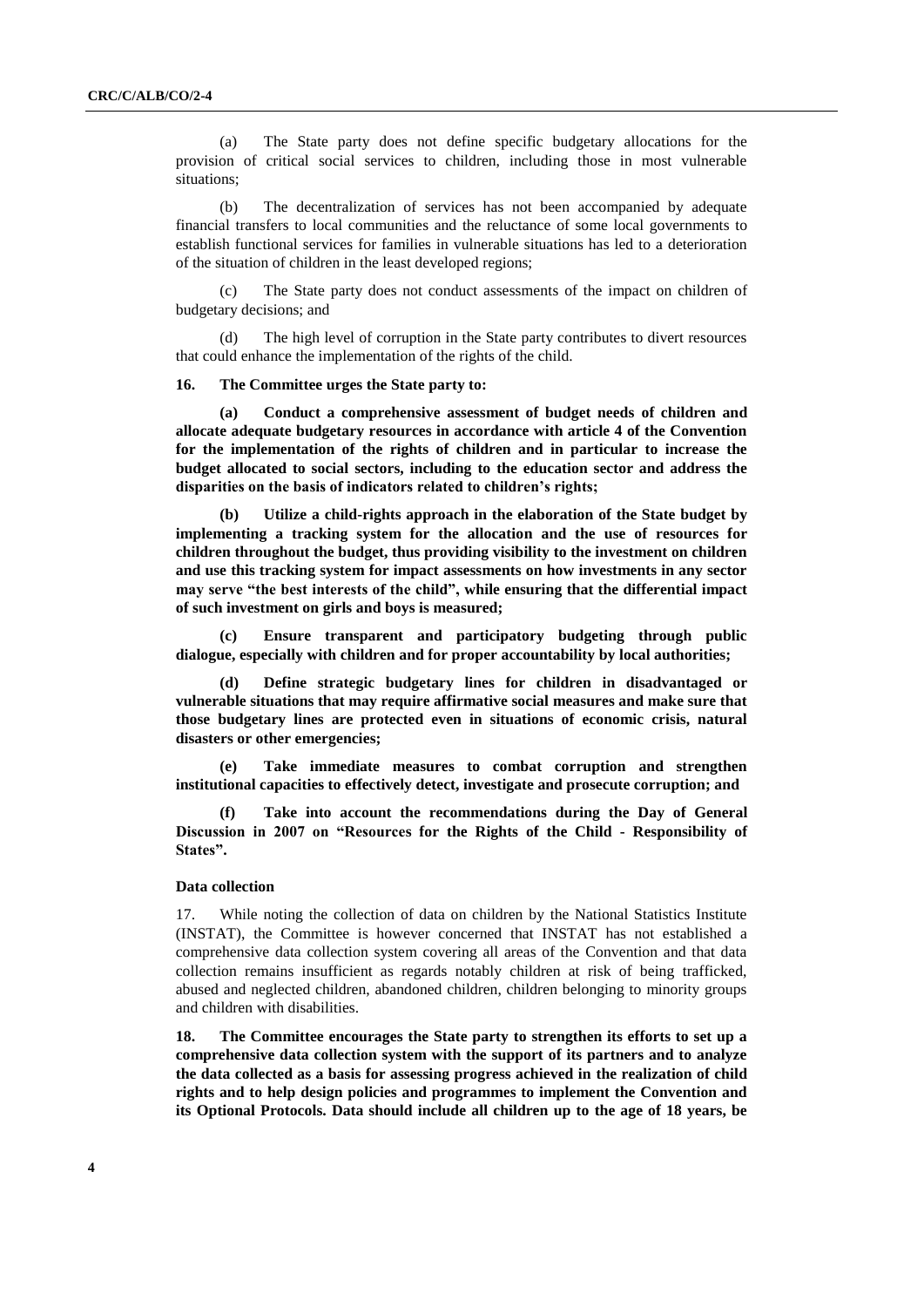**disaggregated, inter alia, by age, sex, urban/rural area, ethnicity and socio-economic background to facilitate analysis on the situation of all children.** 

#### **Independent monitoring**

19. The Committee expresses concern that the position of the People"s Advocate (Ombudsperson) has remained vacant for more than one year and that the Children's Department created in 2004 within the Ombudsperson"s Office has been inactive in the recent past. The Committee also reiterates its concern (CRC/C/15/Add.249 para. 13, 2005) that the level of awareness among children and adults alike of the services of the Office of the People"s Advocate remains limited. It is further concerned that resources allocated to monitoring mechanisms have remained insufficient and resulted in the closure of local offices in Korca and Shkodra in 2008.

**20. The Committee urges the State party, by drawing attention to its general comment No. 2 (CRC/GC/2002/2), to ensure that the People"s Advocate Office and in particular its Children"s Department function with efficiency and without interruption, notably by ensuring that it is provided with the necessary human, financial and technical resources. The Committee also urges the State party to take all the necessary measures to conduct awareness-raising programmes, particularly for children, including children living in remote areas on the possibility of submitting complaints to the Children"s Department.**

#### **Dissemination and awareness-raising**

21. The Committee notes with concern the limited measures taken by the State party to promote awareness of the Convention and the fact that the State party"s report was not shared with the media and/or the public at large. The Committee is also concerned at the low level of awareness on the Convention and the general lack of knowledge about children"s rights in the State party, especially among children.

**22. The Committee recommends that the State party take more active measures to systematically disseminate and promote the Convention in order to raise awareness of the Convention and the rights of the child among the public at large and children in particular.**

# **Training**

23. While welcoming that some training on child rights is provided to medical staff and teachers, the Committee regrets that such training does not reach all professionals working with or for children.

**24. The Committee recommends that the state party ensure that all professional groups working for and with children, in particular law enforcement officials, social workers and personnel working in childcare institutions, are adequately and systematically trained. In this regard, the Committee recommends that human rights education be included in the official curriculum at all levels of education and in training activities.** 

# **B. Definition of the child (art. 1 of the Convention)**

25. The Committee reiterates its concern (CRC/C/15/Add.249 para. 21, 2005) about the lack of clarity related to the status of children between 14 and 18 years (e.g. in the areas of sexual abuse or exploitation and juvenile justice) and is concerned that children of this age group may not be accorded the special protection or the rights they are entitled to in accordance with the Convention. Furthermore, the Committee is deeply concerned that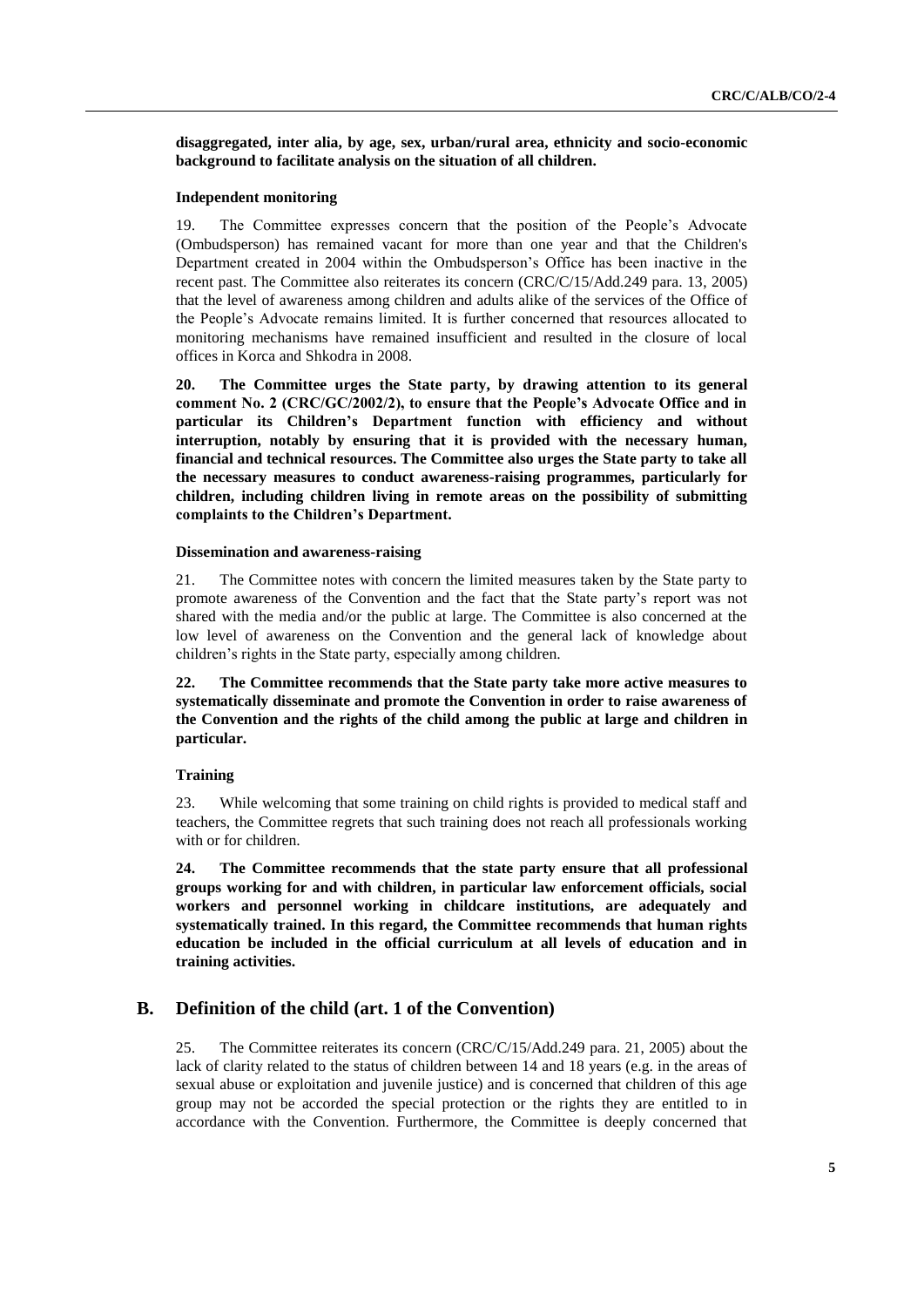under articles 100 and 101 of the Criminal Code girls are treated as adults from the age of puberty. The Committee also expresses particular concern that children deprived of a family environment have to leave care institutions at the age of 15 and are left without any protection and financial support by the State party.

**26. The Committee urges the State party to take all necessary measures to clarify the definition of the child in Albania and to review existing legislation to ensure that all children up to the age of 18 years of age receive the protection they need as provided for in the Convention. In that regard the Committee urges the State party to modify articles 100 and 101 of its Criminal Code. The Committee also urges the State party to take urgent measures to ensure that children above 15 years who are deprived of a family environment fully enjoy their rights under the Convention and are provided with necessary care, protection, housing and support, including financial support.**

# **C. General principles (arts. 2, 3, 6 and 12 of the Convention)**

#### **Non-discrimination**

27. While welcoming the enactment of Law No. 10221 of 4 February 2010 on the Protection against Discrimination and the appointment of the Commissioner for the Protection against Discrimination in May 2010 and other efforts undertaken to counter discrimination especially against minorities in the State party, the Committee is concerned that, inter alia, girls, children belonging to minority groups, especially Roma, children living in rural areas and children with disabilities continue to be the victims of serious discrimination, especially in their access to education, social protection, health and adequate housing.

**28. The Committee urges the State party to ensure that its programmes address as a matter of priority the situation of discrimination against girls, children belonging to minority groups, children living in rural areas and children with disabilities. The Committee further urges the State party to include information in its next periodic report on measures and programmes relevant to the Convention and in particular to the situation of Roma children undertaken by the State party in follow-up to the Declaration and Programme of Action adopted at the 2001 World Conference against Racism, Racial Discrimination, Xenophobia and Related Intolerance, as well as the outcome document adopted at the 2009 Durban Review Conference.**

#### **Best interests of the child**

29. While noting the full incorporation of the best interest principles in the Family Code, the Committee expresses concern that major pieces of legislation, namely the Penal Code, the Code of Penal Procedure and the Code of Administrative Procedures do not uphold the best interests principle. The Committee is also concerned about disregard of the best interests of the child in adoption procedures and in dealing with children in conflict with the law.

# **30. The Committee urges the State party to:**

**(a) Strengthen its efforts in order to ensure that the principle of the best interests of the child is appropriately integrated and consistently applied in all legislative, administrative and judicial proceedings as well as in all policies, programmes and projects relevant to and with an impact on children;**

**(b) Provide judges with clear instructions on the application of the best interests principle in adoption procedures and ensure that decisions are effectively**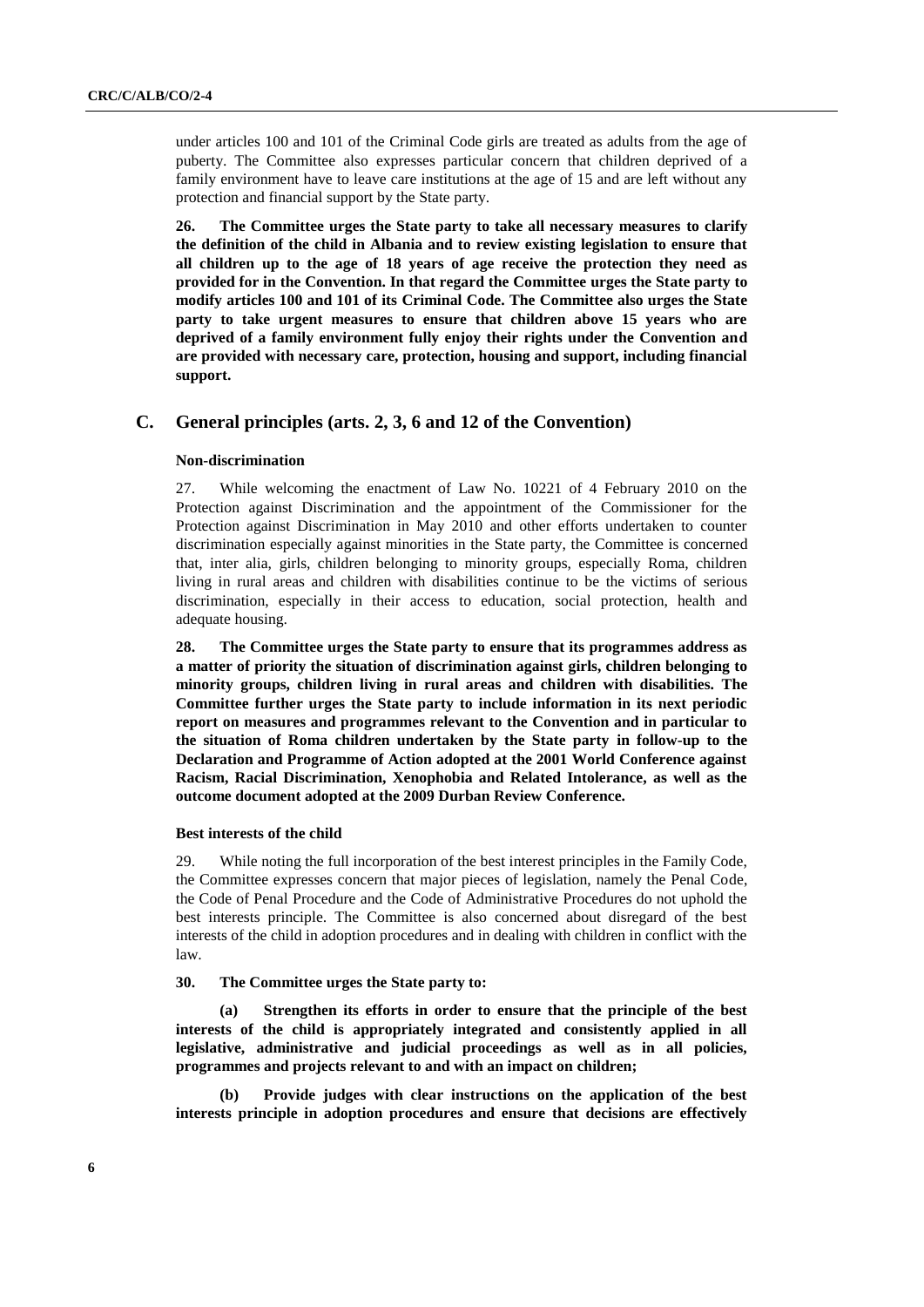**taken in a timely manner so that children do no longer remain for long periods of time in institutions; and**

**(c) Develop procedures and criteria to provide guidance for determining the best interests of the child in every area, and disseminate them to the public and private social welfare institutions, courts of law, administrative authorities and legislative bodies. The legal reasoning of all judicial and administrative judgments and decisions should also be based on this principle.**

## **Right to life, survival and development**

31. The Committee is deeply concerned about the persistence of "blood feuds" resulting from the application of customary law known as "Kanun" and in particular the killing of children and the confinement of a large number of children for fear of being killed, especially in the northern areas of the State party. In that regard, the Committee expresses deep concern that in May 2012, a 14-year-old girl was killed in a "blood feud".

**32. The Committee urges the State party to take vigorous measures to end "blood feuds" and the self-isolation of families and children, and in particular to conduct outreach to those families and to facilitate more effective forms of reconciliation by community leaders of stature as recommended by the Special Rapporteur on extrajudicial, summary or arbitrary executions (A/HRC/17/28/Add.3 para. 70, 2011). Furthermore, the Committee urges the State party to take all necessary measures in order to investigate cases of blood feuds and ensure proper prosecution of perpetrators.** 

#### **Respect for the views of the child**

33. The Committee welcomes the creation of Youth Parliaments in twelve prefectures and the National Youth Strategy 2007-2013, which have led to a strengthening of the role played by children in certain decision making processes, mostly at municipal level. The Committee is however concerned that the overall participation in these parliaments remains limited to certain categories of children and generally excludes minority children, children from rural areas, and children with disabilities. The Committee is also concerned that:

(a) The right to be heard is not recognized for children in administrative procedures affecting them and can only be exercised in criminal proceedings through children"s legal representatives;

(b) Although article 6 of the Family Code provides for the right of the child to be heard in all proceedings, this right is in fact rarely respected; and

Certain traditional and cultural attitudes might limit the full implementation of article 12 of the Convention and that children generally feel that their views are not taken into account in schools in alternative care institutions and at home.

**34. In light of its general comment No. 12 (CRC/C/GC/12, 2009), the Committee urges the State party to:**

**(a) Amend its legislation in order to ensure that the right of the child to be heard applies to any judicial, including civil and penal matters, and in administrative proceedings affecting them, and that due weight is given to those views in accordance with the age and maturity of the child;**

**(b) Strengthen efforts to ensure that children have the right to express their views freely in all matters affecting them and to have those views given due weight in schools and other educational institutions, as well as in the family, and reduce the**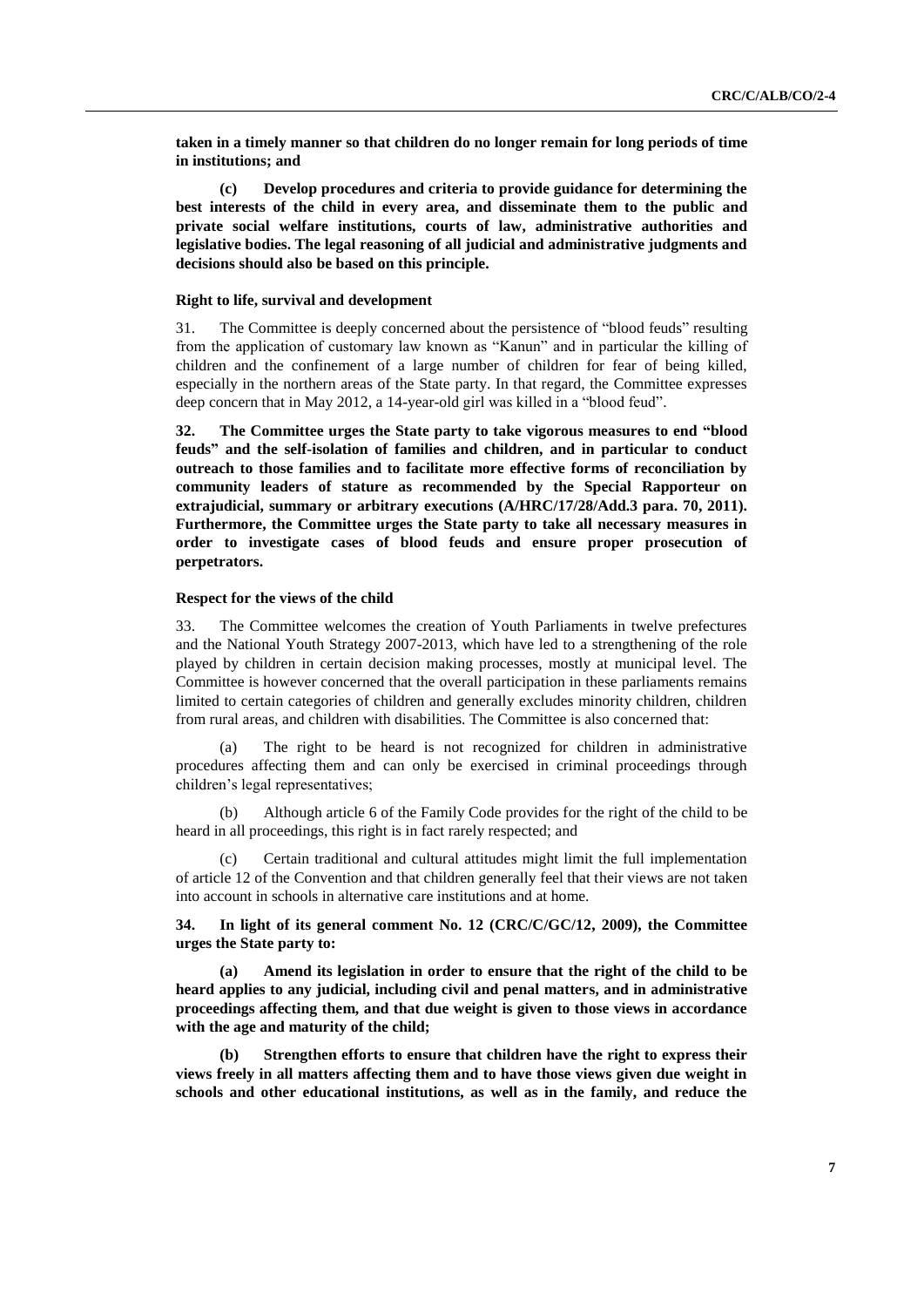**disparities in the opportunities for the participation of students from different backgrounds and various regions; and**

**(c) Actively combat attitudes which impede the full realization of the child"s right to be heard through public education programmes and campaigns, involving opinion leaders and the media, and pay special attention to the particularly disadvantaged situation of minority children, children living in rural areas and children with disabilities.**

# **D. Civil rights and freedoms (arts. 7, 8, 13-17, 19 and 37 (a) of the Convention)**

## **Birth registration**

35. While welcoming the adoption in May 2009 of the Law "On the Civil Registration Offices" which notably eliminates the judicial procedure engaged in case of late registration, the Committee notes with concern that insufficient awareness-raising about this new law has been conducted for its effective implementation. The Committee is also concerned that:

(a) Although the law provides for financial incentives for those who register their children, birth registration is not free of charge for families;

Registration of all children immediately after birth is still not ensured and that Roma and poor children, children born abroad, outside maternity homes and of early marriages are the ones most affected by the lack of birth registration; and

(c) Children without birth certificates might still be refused access to schools in spite of the measures taken to avoid such a situation.

**36. The Committee urges the State party to continue and strengthen, as a matter of priority, its efforts to establish a system ensuring the registration of all children born within its territory and that registration is free of charge. The Committee also urges the State party to take proactive measures targeting categories of children whose birth registration remains problematic. The State should also urgently issue clear instructions to all schools throughout the territory that all children, irrespective of their registration status should be enrolled into public schools and that failure to enroll these children might lead to administrative sanctions.** 

## **Access to appropriate information**

37. The Committee is concerned that inappropriate movies are routinely broadcasted during hours when children can be expected to watch television whereas quality educative programmes are rare.

**38. The Committee recommends that the State party take all necessary measures to protect children from harmful information in particular from television programmes, to guarantee access to appropriate information and promote quality educative programmes in which children and youth can be directly involved.** 

# **E. Violence against children (arts 19, 37 (a), 34 and 39 of the Convention)**

## **Torture or other cruel, inhuman or degrading treatment or punishment**

39. The Committee reiterates its deep concern (CRC/C/15/Add.249 para. 40, 2005) about ill-treatment and improper use of force, in particular against children, both by public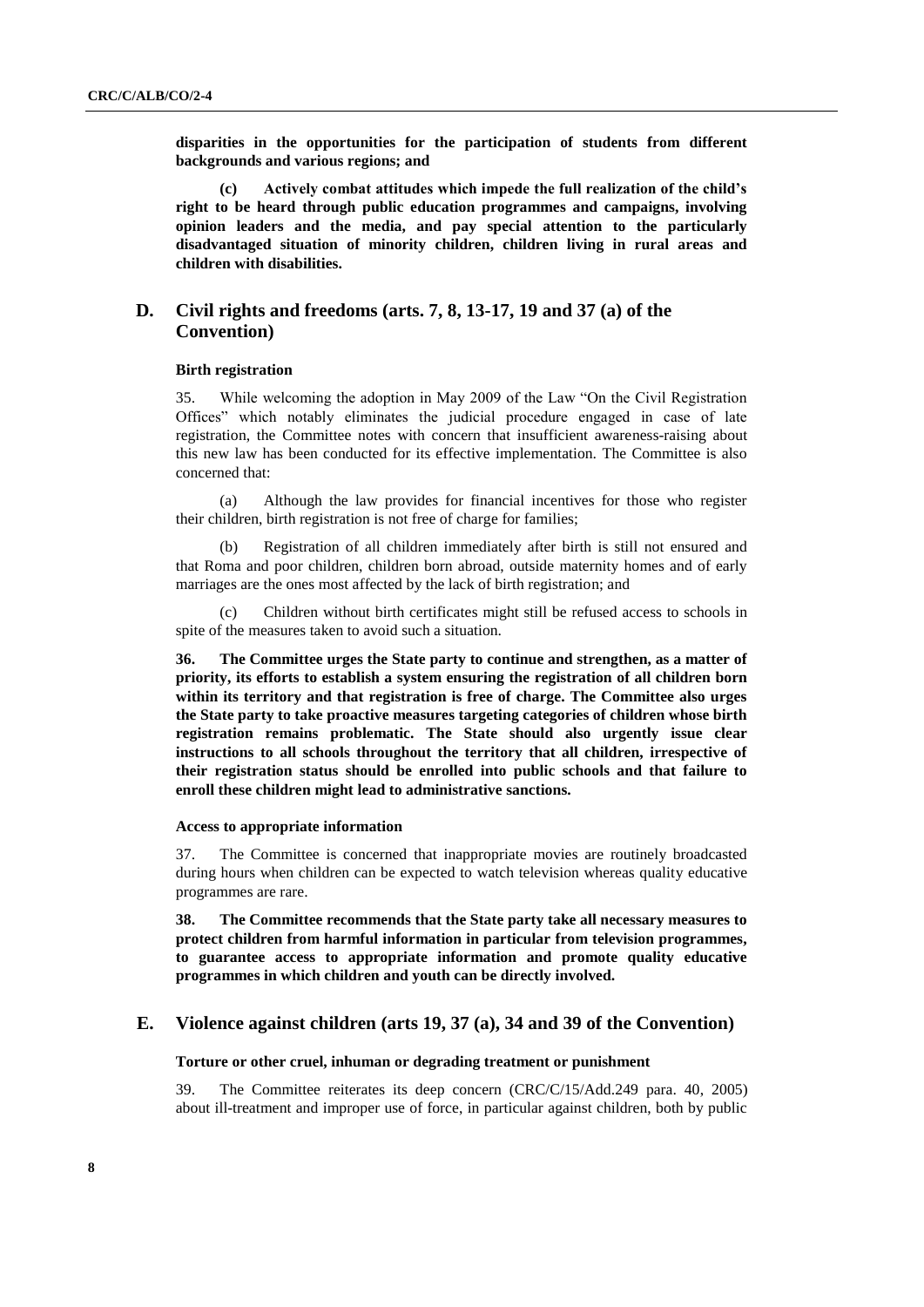officials and the police, in pre-trial detention centers, in prisons and in other institutions in which children are in the care of the State. The Committee is also deeply concerned about information on ill-treatment of juveniles in detention in relation to the arrests following the opposition's demonstration on 21 January 2011.

## **40. The Committee recommends that the State party:**

**(a) Fully investigate all allegations of ill-treatment of children and ensure that such acts receive an appropriate response through judicial processes, in order to avoid impunity for perpetrators;**

**(b) Ensure that all children deprived of liberty, including children placed in institutions, have access to a complaints mechanism, where they can file a complaint related to their deprivation of liberty, conditions of detention/internment and treatment;**

**(c) Ensure that child victims of ill-treatment are provided with care and rehabilitation programmes; and**

**(d) Provide specific guidance and supervision to police, security forces and prison guards on the care and protection of children under their responsibility.**

# **Corporal punishment**

41. While welcoming that corporal punishment is explicitly prohibited in all settings, the Committee is concerned that various forms of corporal punishment are widely practiced at home, in schools and in institutions. Furthermore, the Committee, while noting that the Law on Pre-University Education prohibits corporal punishment, regrets that it does not specify the necessary legal mechanisms for prevention of violence and protection of children in the school premises, nor does it provide for sanctions against teachers who use violence, or for procedures to identify and report violence.

**42. In light of its General Comment No. 8 (CRC/C/GC/8, 2007), the Committee urges the State party to:**

**(a) Ensure that laws prohibiting corporal punishment are effectively implemented and that legal proceedings are systematically initiated against persons subjecting children to corporal punishment;**

**(b) Improve the law on Pre-University Education, especially by introducing legal mechanisms for prevention of violence and protection of children in the school premises, sanctions against teachers who use violence and procedures to identify and report violence;**

**(c) Introduce continuous public education, awareness-raising and social mobilization programmes, involving children and their families, community leaders and the media in the process, on harmful physical and psychological effects of corporal punishment, with a view to changing the general attitude towards this practice; and**

**(d) Promote positive non-violent and participatory forms of child-rearing, and alternative forms of discipline and education.**

#### **Abuse and neglect**

43. The Committee expresses its deepest concern that in spite of the adoption of Law No. 9669 of 2006 "on Measures Against Domestic Violence", the National Strategy on Gender Equality and Domestic Violence (2007–2010) and the recently adopted Strategy of Gender Equality and Reduction of Gender Based Violence and Domestic Violence 2011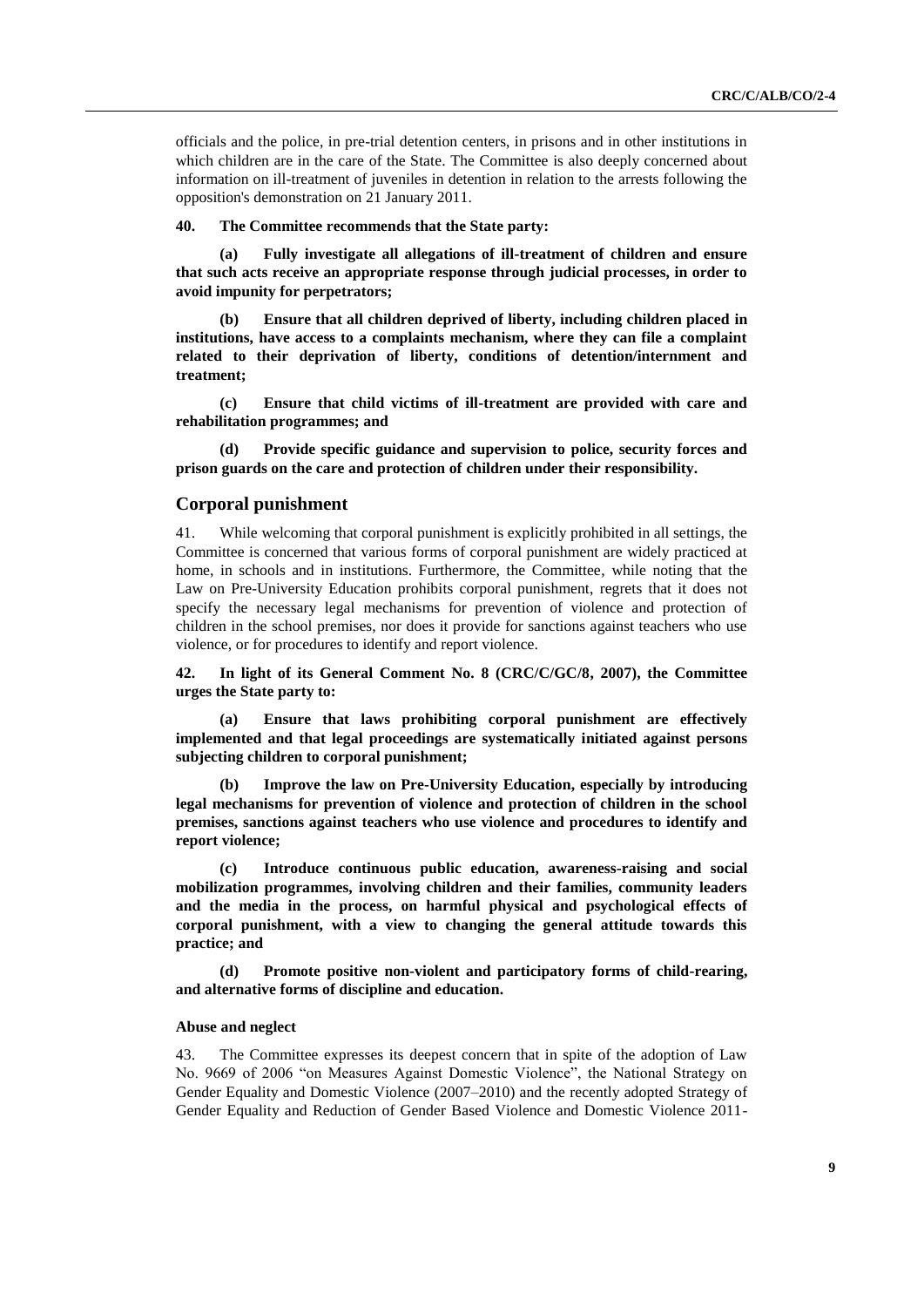2015, domestic violence has still not been explicitly prohibited by law and continues to be widely accepted and practiced as part of normal life. The Committee is particularly concerned that:

(a) Half of the children are routinely subjected to violence in the home or witness violence against their mothers. In 2008, 18 children reportedly committed suicide as a result of the violence they were subjected in the home;

(b) Violence-related provisions of the Penal Code do not appropriately define and protect children from violence, especially psychological and emotional violence and that articles 124 and 125 of the Penal Code contain a restrictive definition of neglect which relates only to providing living means;

(c) Due to the lack of an identification, referral and treatment system for cases of violence against children and the absence of accountability for professionals involved in identifying these children, the vast majority of children do not seek help when they suffer abuse and violence;

(d) Most of the perpetrators of domestic violence enjoy impunity; relatively few complaints of domestic violence lead to criminal prosecutions and when violence is considered as "light", prosecutors are not required to initiate prosecution; and

Victims of domestic violence rarely obtain the assistance they are entitled to receive under the 2006 Law and are often left without housing solutions, due to the dearth of shelters to accommodate them and the lack of specific programmes to combat domestic violence and assist victims.

**44. In light of its general comment No. 13 (CRC/C/GC/13, 2011) the Committee urges the State party to prioritize the elimination of all forms of violence against children, by paying particular attention to gender. In particular, the Committee urges the State party to:**

**(a) Adopt as a matter of priority a law criminalizing all forms of domestic violence, including marital rape and to revise its definition of neglect contained in the Penal Code to cover all forms of child neglect and ensure accountability for violence against children;**

**(b) Establish an efficient multi-sectoral child protection system to ensure prevention of violence against children and protection and reintegration of children victims of any forms of violence; and**

**(c) Define procedures and mechanisms for the identification, reporting, referral, investigation, treatment and coordination of cases of children victims of violence and provide concrete information to children on on how to seek help.**

## **Sexual exploitation and abuse**

45. The Committee is deeply concerned that sexual abuse against children is defined in article 108 of the Penal Code as "shameful acts carried out with minor children who have not attained 14 years of age" and that children between the age of 14 and 18 years are only protected if there is violence and girls only up to the age of puberty. The Committee is also concerned about the lack of effective measures to prevent and combat child sexual exploitation and abuse and about the absence of services to provide sexually abused and exploited children with psycho-social support, recovery and reintegration.

**46. The Committee urges the State party to revise its legislation to ensure that all children up to the age of 18 are protected against sexual abuse and exploitation. The Committee also recommends that State party adopt programmes and policies for the prevention, recovery and reintegration of child victims of sexual abuse and**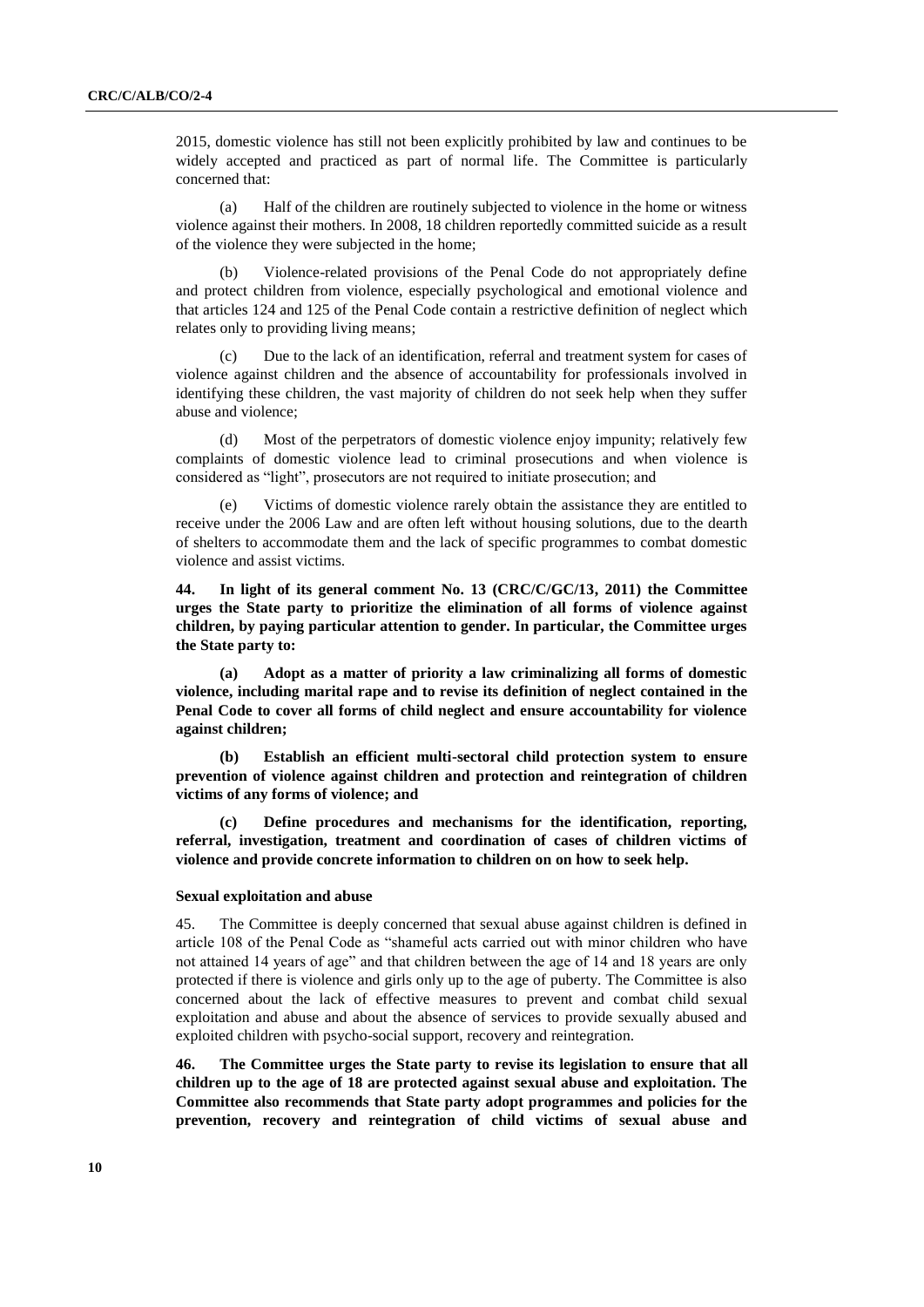**exploitation in accordance with the outcome documents adopted at the 1996, 2001 and 2008 World Congress against Sexual Exploitation of Children held respectively in Stockholm, Yokohama and Rio de Janeiro.** 

## **Harmful practices**

47. The Committee, while noting that the minimum legal age of marriage is set at 18 years, expresses concern about the persistent practice of early and forced marriages, especially in the Roma community.

**48. The Committee recommends that the State party fully enforce the minimum legal age of marriage and take all the necessary measures to curb the harmful practice of early and forced marriage, including the development of sensitization programmes and campaigns involving community leaders, society at large and children themselves on the negative impact of early and forced marriages.** 

**Freedom of the child from all forms of violence**

**49. Recalling the recommendations of the United Nations Study on violence against children (A/61/299), the Committee recommends that the State party prioritize the elimination of all forms of violence against children. The Committee further recommends that the State Party take into account General Comment No. 13 (CRC/C/GC/13, 2011) and in particular:**

**(a) Develop a comprehensive national strategy to prevent and address all forms of violence against children;**

**(b) Adopt a national coordinating framework to address all forms of violence against children;**

**(c) Pay particular attention to the gender dimension of violence; and**

**(d) Cooperate with the Special Representative of the Secretary-General on violence against children and other relevant United Nations institutions.**

## **Helplines**

50. The Committee welcomes the creation of the Albanian National Child Helpline ("ALO 116"), which is operational 7 days a week and is staffed by licensed professionals. However, the Committee is concerned that the Child Helpline does not cover all areas of the Convention and its Optional Protocols and that it receives no support from the State party.

**51. The Committee recommends that the State party work in cooperation with "ALO 116", by inter alia providing financial and technical support. It also recommends that the State party recognise this helpline as a source of information and data for policy and legislation on children"s rights, and as a tool for early intervention and prevention and ensure that children are aware of, and can access this helpline and provide the adequate follow-up.**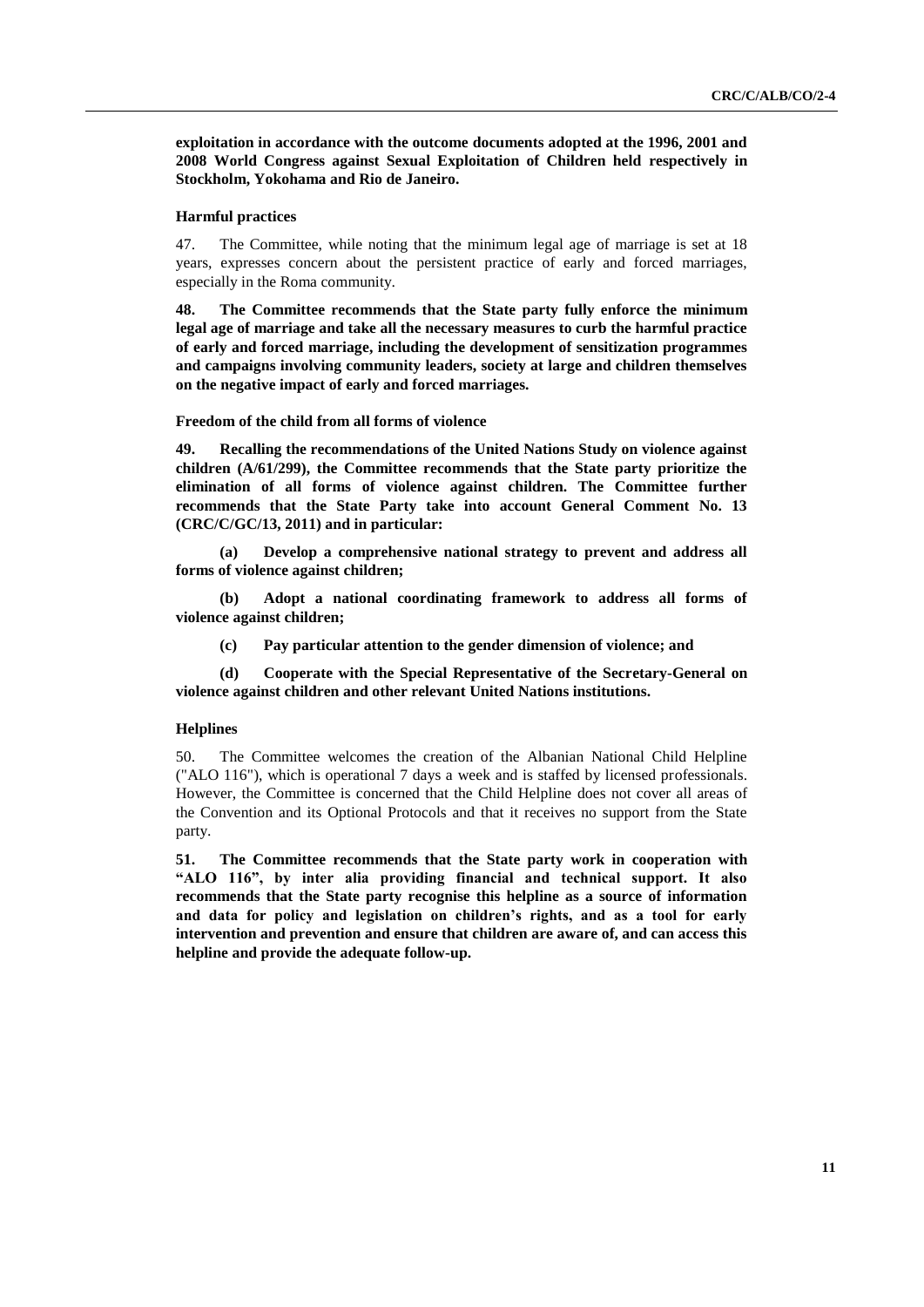# **F. Family environment and alternative care (arts. 5, 18 (paras. 1-2), 9-11, 19-21, 25, 27 (para. 4) and 39 of the Convention)**

# **Family environment**

52. In spite of the ratification in 2005 of the Convention on Jurisdiction, Applicable Law, Recognition, Enforcement and Co-operation in respect of Parental Responsibility and Measures for the Protection of Children, the Committee notes with concern:

(a) The lack of parent counselling programmes to support parents in caring for their children, especially parents with disabilities and parents of children with disabilities and to prevent domestic violence;

(b) The fact that in the northern areas of the country, mothers are not allowed to maintain contact with their children when they live on their own or go back to their original families following divorce or death of their spouse due to the application of the "Kanun";

(c) The absence of a parenting plan to ensure that children maintain relations with both their parents after divorce; and

(d) The insufficient enforcement of maintenance decisions, in particular with regard to the lack of implementation of judicial decisions to pay maintenance allowance, when the parent has emigrated abroad and the absence of legal provision supporting the periodic judicial review of the maintenance allowance in light of changing costs of living.

## **53. The Committee urges the State party to:**

**(a) Set up programmes to support parents and caregivers to understand and adopt good child-rearing practices based on knowledge of child rights, child development and techniques for positive discipline in order to support families" capacity to provide children with care and safe environment;**

**(b) Launch an awareness-raising campaign to prevent children from being deprived of their mothers due to the application of the "Kanun" and ensure that the best interests principle is applied in all cases concerning custody and contact;**

**(c) Set up a structure an system to facilitate relations between the child and both parents after divorce and ensure that responsibilities of parents for upbringing and development of their children are clearly established considering under all circumstances the best interests of the child; and**

**(d) Take all necessary measures to ensure that alimony decisions are enforced, consider ratifying the Convention on the Recognition and Enforcement of Decisions relating to the Maintenance Obligations and the Convention on the Law Applicable to Maintenance Obligations and ensure by law that the amount of the maintenance allowance can be reviewed in accordance with the child"s evolving need, his best interests and the situation of her/his parents.**

## **Children deprived of a family environment**

54. The Committee welcomes the adoption of the Sectoral Strategy of Social Protection of 2008 which aims to establish family-oriented alternative care services for children without parental care, the de-institutionalization of children, the recognition of foster families as beneficiaries of the 2010 Economic Aid Law and the development of manuals for foster families and social workers. The Committee is however concerned that most of the children in institutions have been placed there because of poverty reasons and the lack of appropriate support provided to their families. The Committee is particularly concerned by: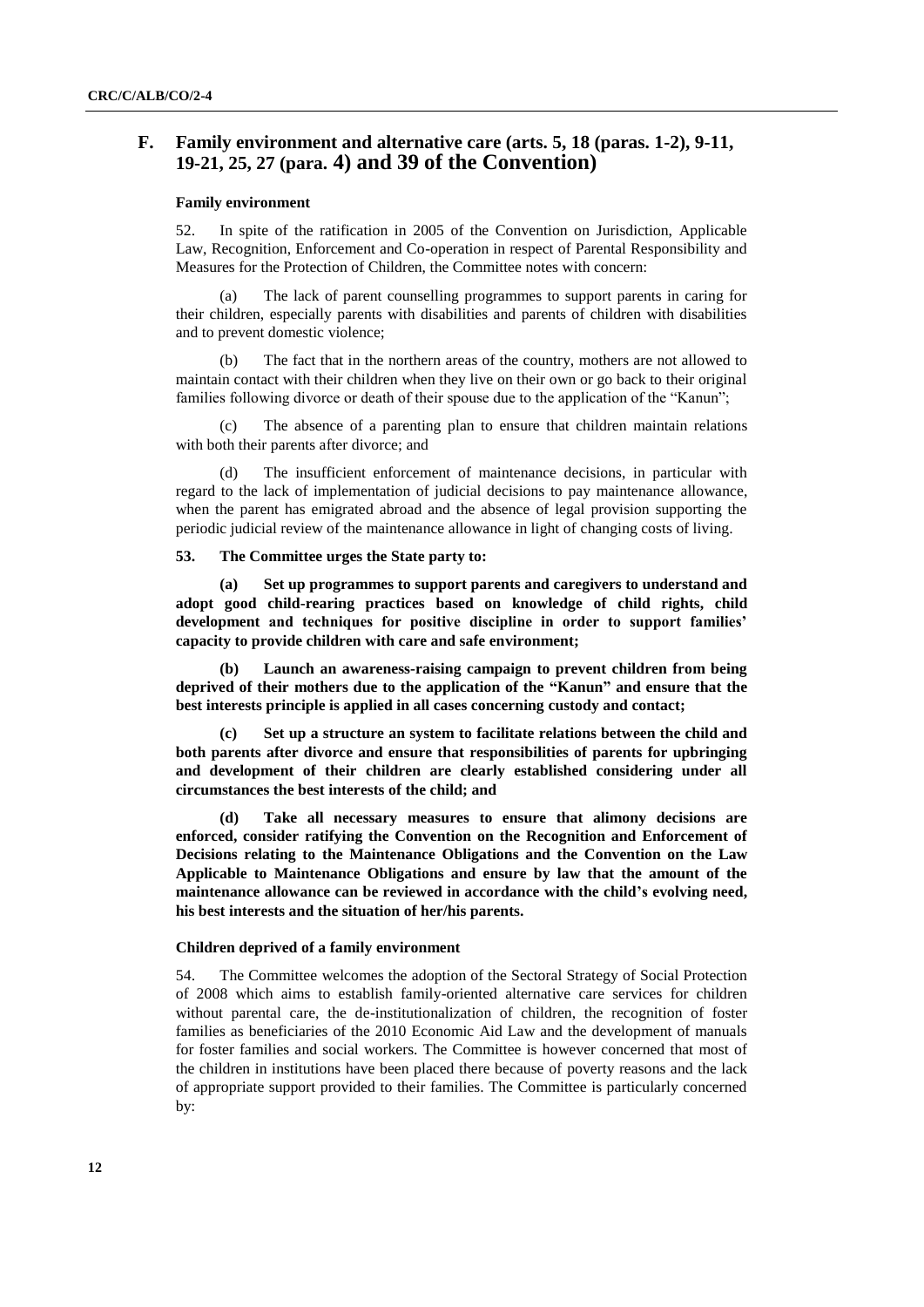(a) The organization of institutions by age groups which results in frequent moves of children, the disruption of their relations with staff and children and the separation from their own siblings;

(b) The situation of children who have to leave institutions at the age of 15 years, and are left with no support from the State party and are living in poverty, are marginalized and exposed to abuse and exploitation;

(c) The insufficient number of staff to care for children in institutions and the lack of training they receive; and

(d) The situation of children in the centre of Poliçan who survive thanks to the donations of the local community.

**55. The Committee urges the State party to take all necessary measures to ensure that children from the most marginalized families can be raised with their biological parents and to this end, increase financial allocations to families in need and combine them with social services appropriate for them. The Committee also urges the State Party to :**

**(a) Amend Decree No. 209 of 12 April 2006 with a view to prohibiting the placement of children into institutions on economic grounds;**

**(b) Further prioritize family-type care settings over institutional placements, by inter alia raising public awareness about the negative impact of institutionalization on a child"s development;** 

**(c) Take all the necessary measures to reduce children"s length of stay in institutions by the regular review of placement as required under article 25 of the Convention;**

**(d) Ensure that children are no longer separated from their siblings and that they are cared for in a stable environment that favors the creation and maintenance of positive relationships with adults and children;**

**(e) Abide by its commitment made during the Universal Periodic Review process to extend the age of leaving care from 15 to 18 years and ensure that children leaving institutions are provided with appropriate support;**

**(f) Ensure that alternative care institutions are provided with the necessary human, technical and financial resources for the proper care of children; and**

**(g) Harmonize its legislations with the Guidelines for the Alternative Care of Children annexed to the United Nations General Assembly resolution 64/142 of 20 December 2009.** 

## **Adoption**

56. The Committee expresses concern about disrespect of the provisions of the Law No. 9695 on "Adoption Procedures and the Albanian Adoption Committee" adopted in March 2007, concerning the periodic reporting on the situation of children in institutions. The Committee is particularly concerned by the considerable delays by the institutions to declare a child abandoned and by the judges to conduct adoption proceedings, as a result of which children are kept for years in orphanages although biological parents have released the child and new parents have been found. The Committee is also concerned that:

(a) The views of children who have not attained 10 years are not given due weight;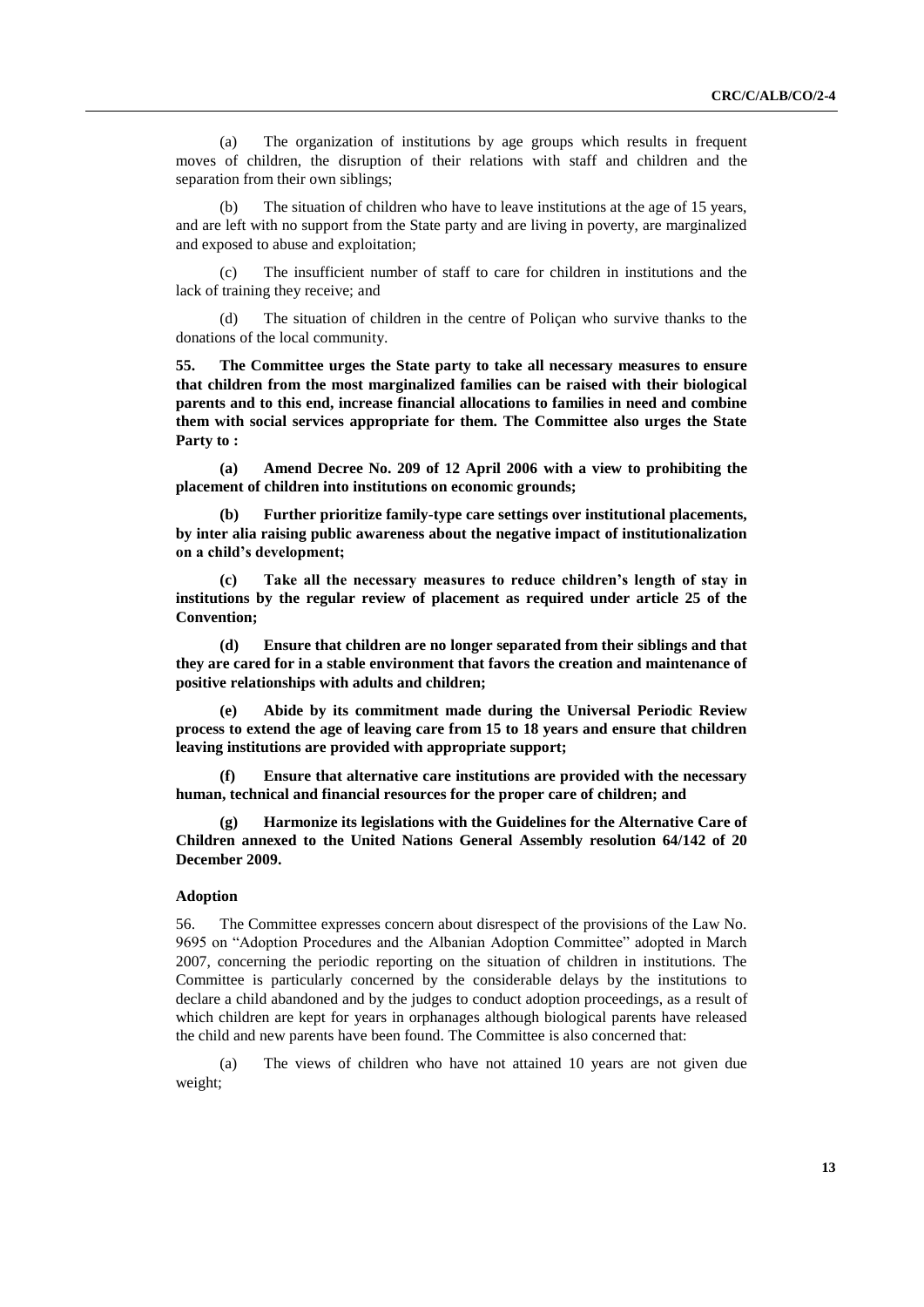(b) There is no legal obligation in the Family Code to inform and provide counsel to biological parents;

(c) The definition of "evident lack of interest on the part of parents" contained in article 250 of the Family Code which is used to determine the adoptability of a child remains vaguely defined; and

(d) Procedures to be followed by the Albanian Adoption Committee have not yet been established.

**57. The Committee urges the State party to review adoption rules and procedures in order to:**

**(a) Ensure that abandoned children below the age of 10 years have the right to be heard in adoption proceedings and that their views are given due weight in accordance with their age and maturity;**

**(b) Clearly establish the right of biological parents to be properly informed and counselled;**

**(c) Provide clear legal definition of the concept of "evident lack of interest" contained in article 250 of the Family Code;**

**(d) Define procedures to be followed by the Albanian Adoption Committee and clarify the sharing of responsibilities, between that Committee and the institutions regarding notably declarations of abandonment; and**

**(e) Ensure that judges take decisions relating to adoption procedures within a reasonable time, and can be held accountable for the failure to fulfill their responsibilities with due diligence.**

# **G. Disability, basic health and welfare (arts. 6, 18 (para. 3), 23, 24, 26, 27 (paras. 1-3) of the Convention)**

#### **Children with disabilities**

58. The Committee is concerned about the situation of children with disabilities in the State party, most of them being totally excluded from mainstream society, being kept isolated in their homes and live in situations of poverty with high risks of being ill-treated. The Committee notes with particular concern the poor implementation of the National Strategy on Disabled People and the absence of effective measures and strategies for children with disabilities to enjoy de facto their rights. The Committee is also concerned that:

(a) Early identification and early intervention services are lacking, a situation which has detrimental impact on the lives of children with disabilities and undermines their chances of inclusion in the society;

(b) Only children with the most serious disabilities receive financial support while children with mental, hearing and speech disabilities receive no support at all and that families having several children with disabilities receive financial support for only one of their children; and

(c) Most children with disabilities are deprived from their right to education.

**59. In light of its general comment No. 9 (CRC/C/GC/9, 2006), the Committee recommends that the State party address as a matter of priority the situation of extreme marginalization of children with disabilities in the State party. In particular, the Committee recommends that the State party:**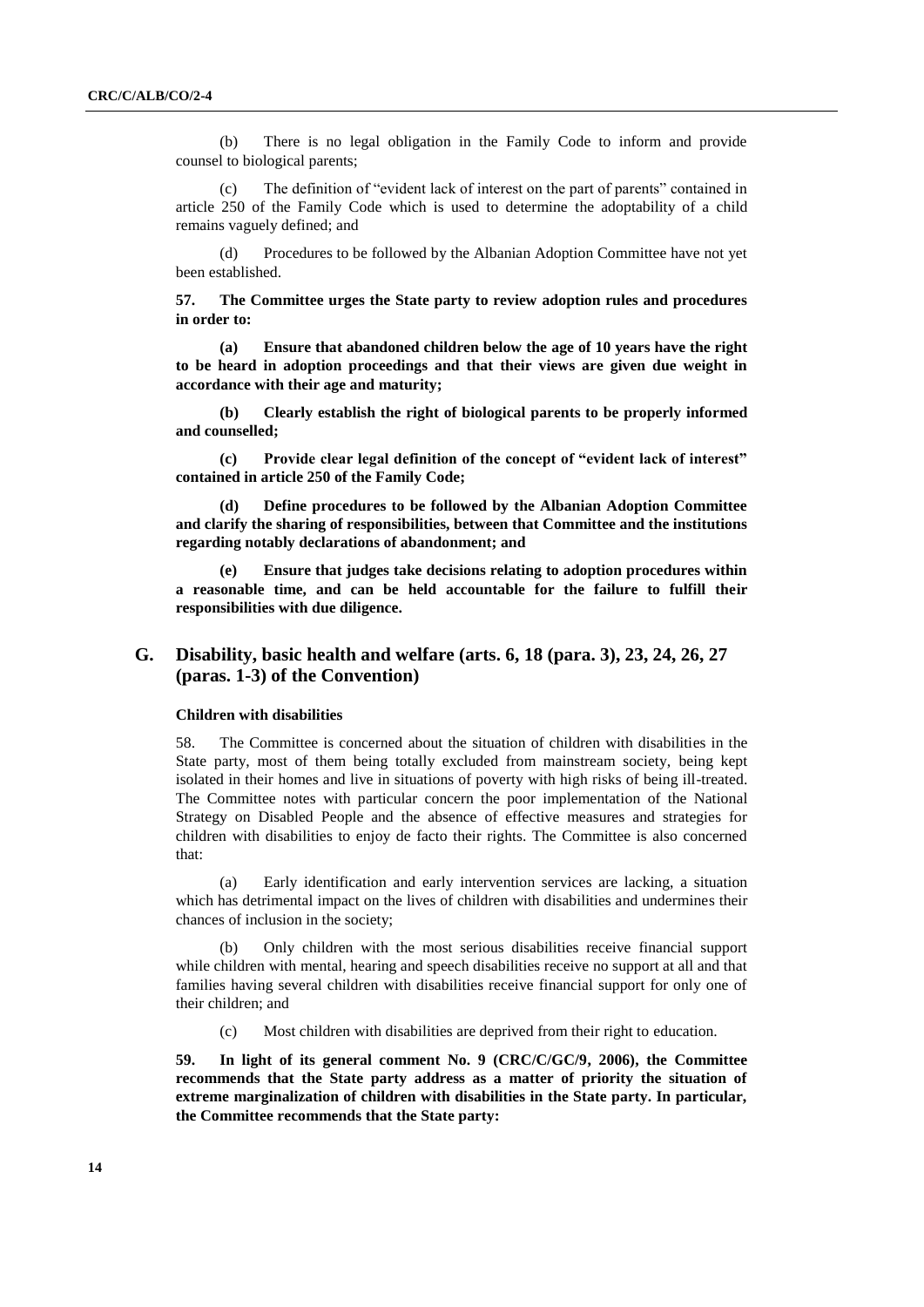**(a) Undertake long-term awareness raising programmes in order to change and combat negative societal attitudes prevailing against children with disabilities;**

**(b) Set up mechanisms for early detection and multi-disciplinary intervention services for children with disabilities and their families and take all the necessary measures to increase their access to pre-school education;**

**(c) Ensure that all children with disabilities, including children with mental, hearing and speech disabilities receive proper financial support and care from the State and that support to families is no longer restricted to one child per family;** 

**(d) Develop a comprehensive national strategy on disability, promoting the full enjoyment of all human rights and fundamental freedoms by all children with disabilities, with special focus on time bound measures to ensure that children with disabilities access mainstream education; and**

**(e) Consider ratifying the Convention on the Rights of Persons with Disabilities.**

## **Health and health services**

60. While welcoming the information provided by the State party during the dialogue on the national programme to reduce child malnutrition and the national awareness campaign launched in March 2012 on "The new and better ways of feeding babies and children in Albanie", the Committee is concerned over the still high infant mortality rate - largely resulting from malnutrition - which affects particularly children living in remote areas. Furthermore, the Committee is concerned by:

(a) The high proportion of Roma children (almost half of them) that do not have a health card and therefore are deprived access to health services;

(b) Children"s access to health care being subject to their mother"s membership in the scheme of social insurance;

(c) The difficulty for children of rural and remote areas to access health care services;

(d) The pervasive practice of health workers and doctors asking for informal payments which prevents children from accessing health services;

(e) The fragmented organization of maternal and child health services and the lack of proper relations between those services and early childhood care institutions;

(f) The declining rate of exclusive breastfeeding; and

(g) The impact on children"s health of air pollution especially in the capital Tirana, of contamination of drinking water with pesticides and bacteriological substances and of poor food quality.

**61. The Committee urges the State party to prioritize the allocation of financial and human resources to the health sector with a special emphasis on primary health care in order to ensure equal access to quality health services by all children, including children living in remote areas and Roma children. In particular, the Committee recommends that the State party:**

**(a) Strengthen its efforts to address child malnutrition, focusing primarily on the most disadvantaged categories of children and on nutrition education and access to quality food;**

**(b) Ensure that all Roma children are provided with a health card and have effective and unimpeded access to health services;**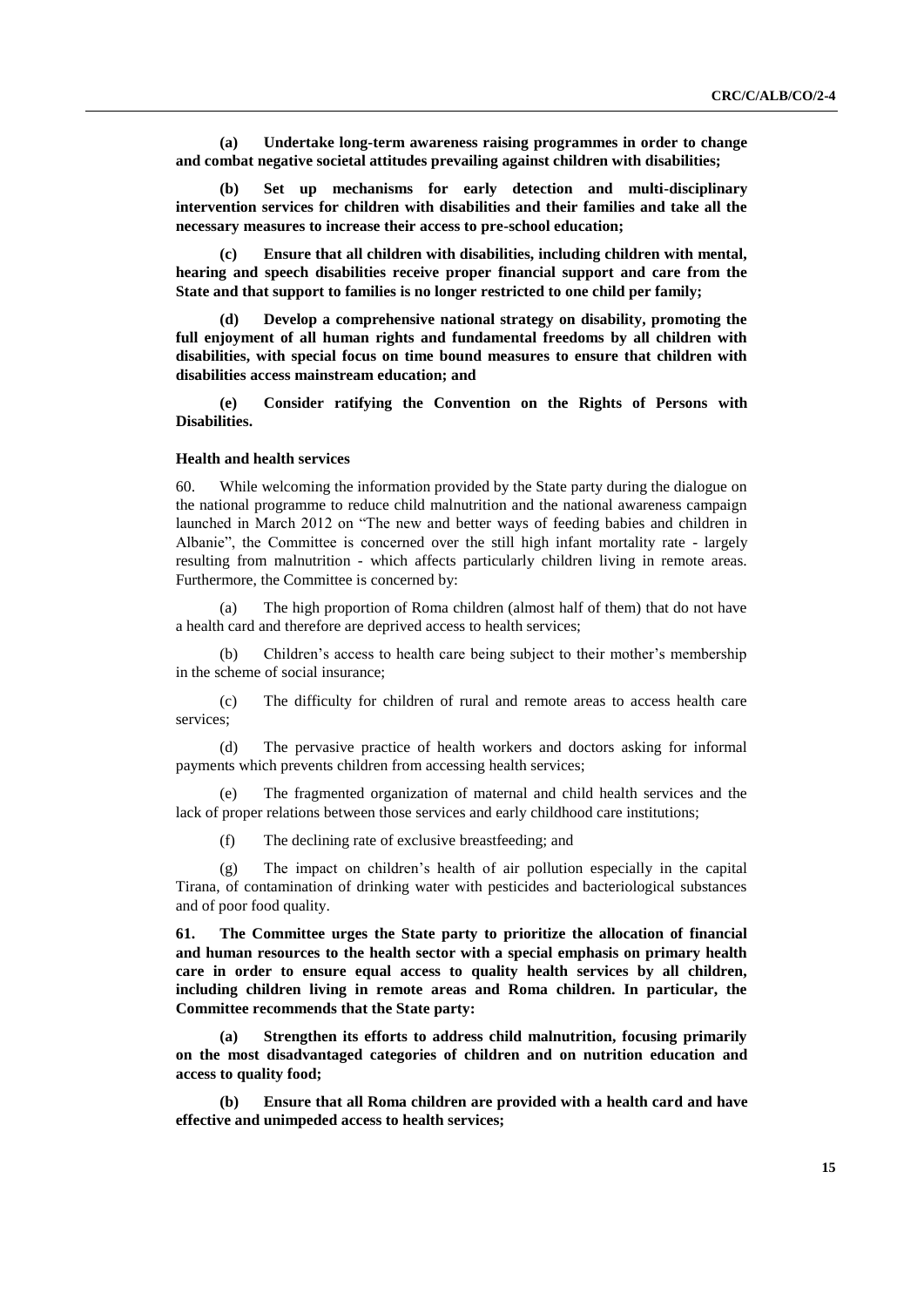**(c) Ensures that access to basic health care is not conditional upon the mother"s membership in the social security schemes;** 

**(d) Take all necessary measures to counter the pervasive practice of health workers and doctors asking for informal payments;** 

**(e) Strengthen the link between maternal and child health services, including pediatric institutions and the collaboration of these services and the early childhood care institutions;** 

**(f) Strengthen its efforts to promote exclusive breastfeeding until 6 months of age by raising the awareness of health personnel and the public of the importance of exclusive breastfeeding; and**

**(g) Take all the necessary measures to address air pollution and contamination of drinking water.**

#### **Adolescent health**

62. While noting the creation of a National Committee to Coordinate the Fight against Drugs chaired by the Prime Minister, the Committee expresses concern about the relatively high use of ecstasy, cocaine, heroin and steroids, by adolescents even at a very early age and the unavailability of drug prevention services that address the needs of adolescent drug users. Furthermore, the Committee is concerned at the absence of specialized health services for adolescents, including mental health services and the fact that existing counselling services are not used by adolescents.

**63. In light of its general comment No. 4 (CRC/GC/2003/4), the Committee recommends that the State party:**

**(a) Adopt standards for adolescent friendly health services, and a comprehensive strategy for the implementation and monitoring of these services;**

**(b) Address the incidence of drug, and also tobacco and alcohol use among children by, inter alia, providing children with accurate and objective information about substance use, including tobacco use and develop specialized and youth-friendly drug-dependence treatment and harm reduction services;** 

**(c) Strengthen training, in collaboration with NGOs, of general practitioners, nurses, social workers and other primary-care workers in the field of health promotion, including healthy lifestyles and emotional well-being of adolescents, with a view to improving the capacity and quality of health professionals in the country; and**

**(d) Develop a comprehensive mental health policy, including mental health promotion outpatient and inpatient services for adolescents with mental health issues, as well as programmes to support families with children at risk.**

## **HIV/AIDS**

64. The Committee expresses concern that children infected by HIV/AIDS are detected at a very late stage due to the lack of access to confidential voluntary testing and the deficiencies in the surveillance system to detect cases of HIV/AIDS. The Committee is also concerned that services to prevent mother-to-child transmission of HIV/AIDS have not been integrated in the health system. The Committee is also particularly concerned that one third of children with HIV/AIDS do not go to school.

**65. In light of its general comment No. 3 (CRC/GC/2003/3) and the international guidelines on HIV/AIDS and Human Rights, the Committee recommends that the**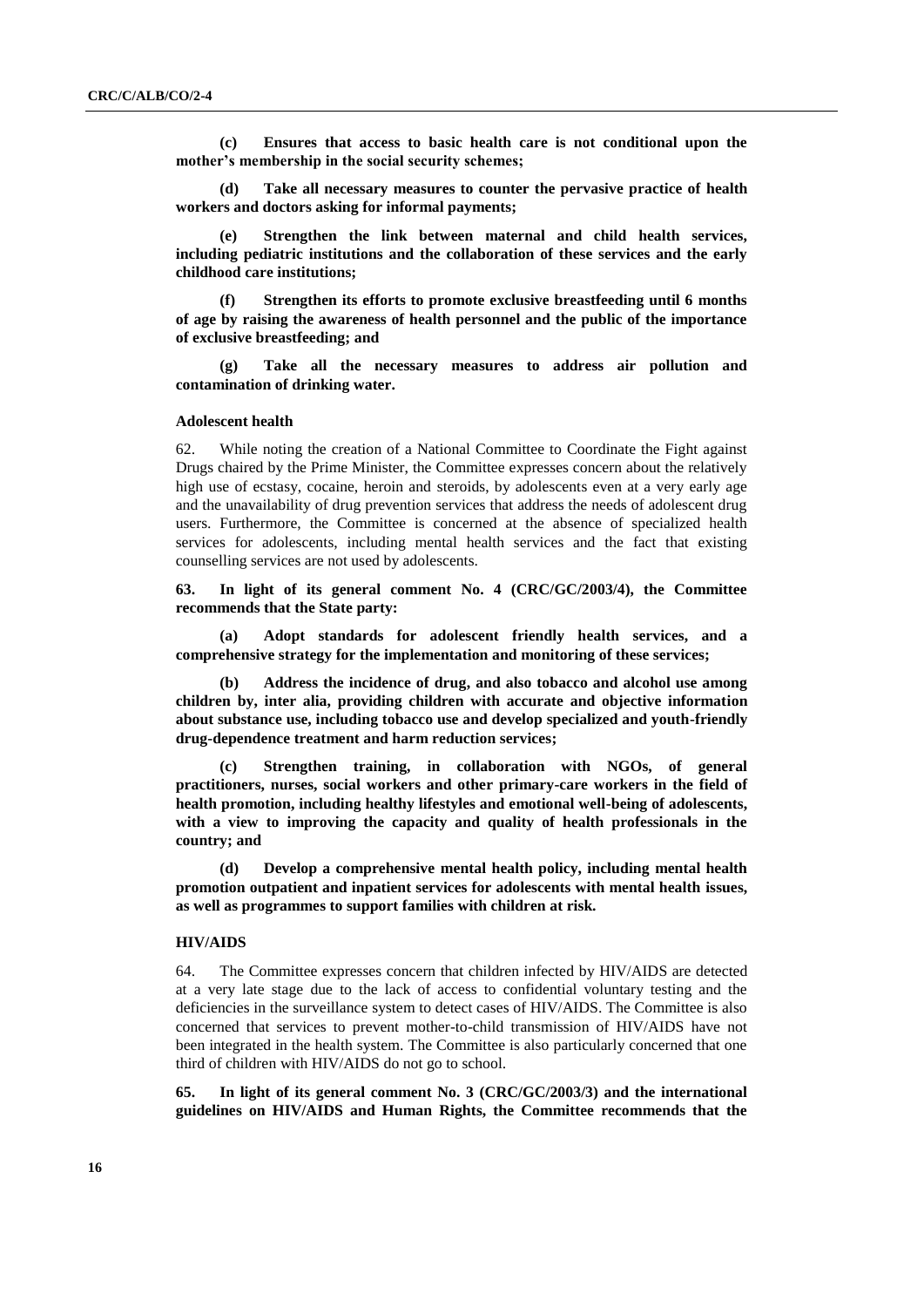**State party provide for a system of voluntary testing for HIV/AIDS with full respect of the right to privacy and confidentiality and improve the surveillance system to detect cases of HIV/AIDS. The Committee also recommends that services to prevent motherto-child transmission of HIV/AIDS be fully integrated in the health system. The Committee further recommends the State party to reinforce preventive action among youth, targeting teenagers in the most vulnerable situations, and ensure that HIV/AIDS education programmes are provided in secondary schools and children with HIV/AIDS are enabled to attend school without discrimination.**

# **Standard of living**

66. The Committee notes that poverty levels in the State party continue to be high and thus welcomes the creation of child protection offices in the communes and at district level and the commitment made by the State party to establish a functional child protection system to deal with issues of child poverty. The Committee is however concerned that social protection schemes do not focus specifically on children, are limited to small cash transfers and have failed to lift families, in particular Roma families and families with children with disabilities, out of poverty. The Committee is also concerned that two thirds of poor families are left without any economic aid.

**67. The Committee recommends that the State party reform its child protection system and undertake structural changes in order to address child poverty, including by ensuring priority access to services for all families and children at risk, paying particular attention to Roma families and families with children with disabilities. In that regard, the Committee recommends that the State party provide all families with child allowance as a universal benefit and that cash transfers to families living in poverty are complemented by measures to promote employment for women and children after completing education and provide skills training, housing, transport and other benefits. The Committee also recommends that the State party ensure that social workers are well trained, receive sufficient salaries and are clearly instructed to identify families and children at risk, to manage the social schemes effectively and to follow-up on their implementation and assess their impact.**

68. While welcoming the information provided by the State party during the dialogue that the forcibly removed Roma families from their settlement near the Tirana train station in February 2011 were finally provided with housing solutions, the Committee remains concerned about the precarious housing conditions that some of these families still remain.

**69. The Committee recommends that the State party address the housing conditions of all the affected Roma families and refrain in the future from forced evictions.**

# **H. Education, leisure and cultural activities (arts. 28, 29 and 31 of the Convention)**

## **Education, including vocational training and guidance**

70. While the Committee welcomes the introduction of the "Second Chance" programme, it is concerned that only 3.2 percent of the State party GDP was devoted to education in 2011, which is well below the minimum international standard and below the regional average. The Committee is particularly concerned about the dilapidated state of school buildings, the poor situation of hygiene and sanitation, the poor education services and learning conditions in rural areas. The Committee is also concerned that: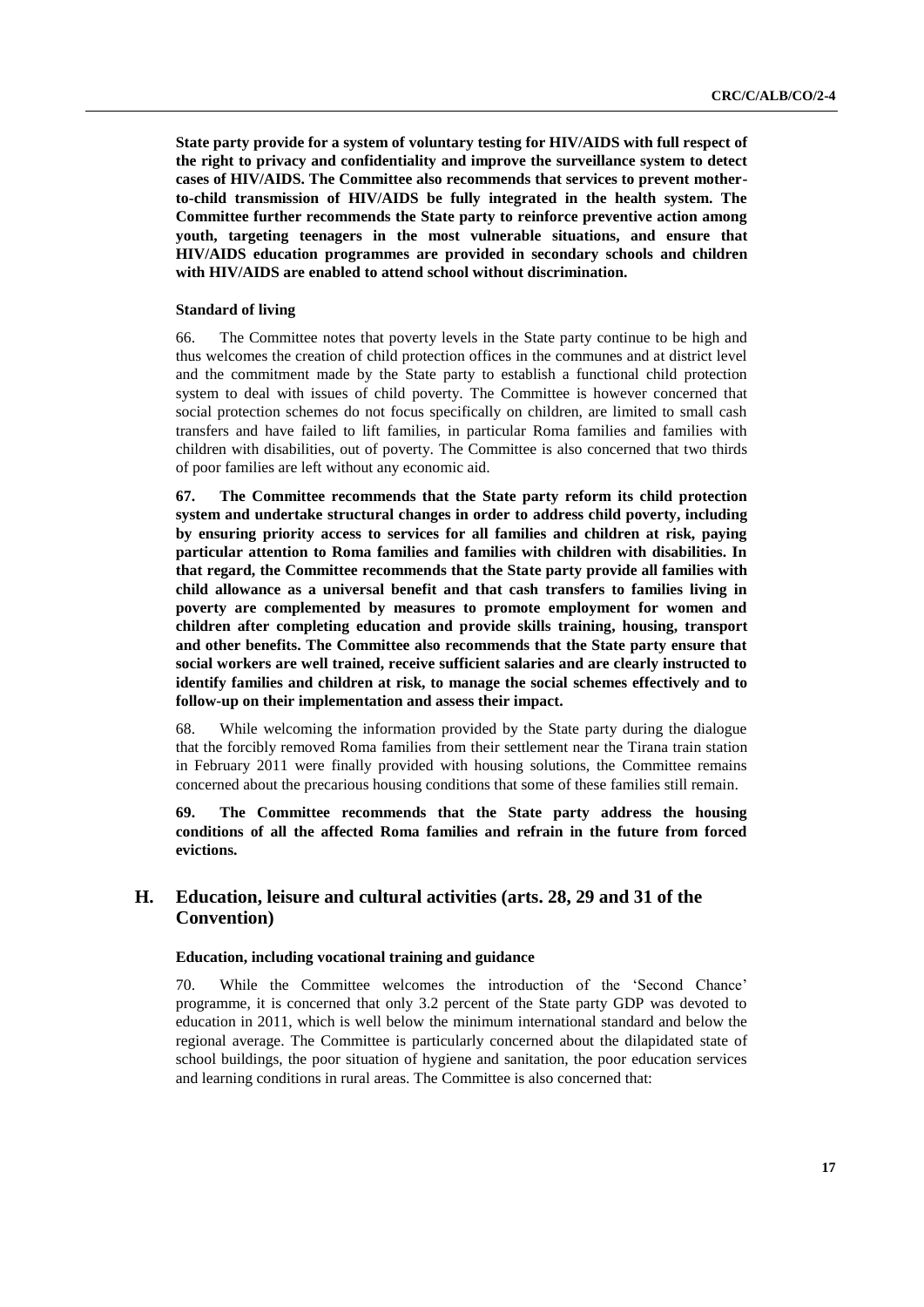(a) Although compulsory education lasts until Grade 9, only primary school is free, and costs compromise the ability of parents to send their children, especially girls, to school;

(b) Despite efforts to provide transportation to schools, most schools are concentrated in the center of the communes;

(c) There are barriers to accessing education for children lacking birth registration and identity documents including Roma children, children with disabilities, children from remote areas and children with HIV/AIDS;

(d) Although pregnant girls are allowed to continue education, they are in practice often encouraged to do distance learning;

Only 10 percent of all children between 1 and 3 years have access to preschool education and children from the Roma communities have even lower access, although enrolment in pre-school education would provide them with opportunities for early language skills, socialization with other children and preparation for primary school;

(f) The educational system continues to be seriously affected by corruption; and

(g) Contrary to the law, minority children and in particular Roma children, have limited possibility to be taught in their own language and to learn their history and culture within the framework of the national teaching curricula.

**71. In light of its general comment No. 1 (CRC/GC/2001/1), the Committee urges the State party to significantly increase its budgetary allocations to the education sector. The Committee also urges the State party to take all necessary measures to:**

**(a) Assess whether the "Second Chance" programme is effective and sustainable in attracting students who drop out of school to resume their education;**

**(b) Invest in teacher training and in the maintenance and renovation of the educational infrastructure, in particular in rural areas and to ensure that adequate facilities are available for quality education;**

**(c) Ensure that compulsory education is free throughout the years of compulsory schooling for all children, including with regard to textbooks and transportation to school for disadvantaged children and families living in rural areas;** 

**(d) Ensure effective access to education to children with disabilities children, children infected by HIV/AIDS, Roma children and pregnant girls;**

**(e) Ensure that Roma children, children with disabilities, children of single mothers and households classified as poor have priority access to comprehensive preschool programmes to facilitate early learning and socialization and ensure adequate funding for an effective implementation of policies which encourage their enrolment in pre-school education;**

**(f) Prosecute perpetrators of corruption in schools; and**

**(g) Train educators and develop curricula, textbooks and other aids in order to provide minority-language education, particularly for Roma children and develop curricula units for children at school level, including in relation to Roma history and culture, in order to promote understanding, tolerance and respect for the rights of Roma in Albanian society and consider ratifying the European Charter for Regional and Minority Languages.**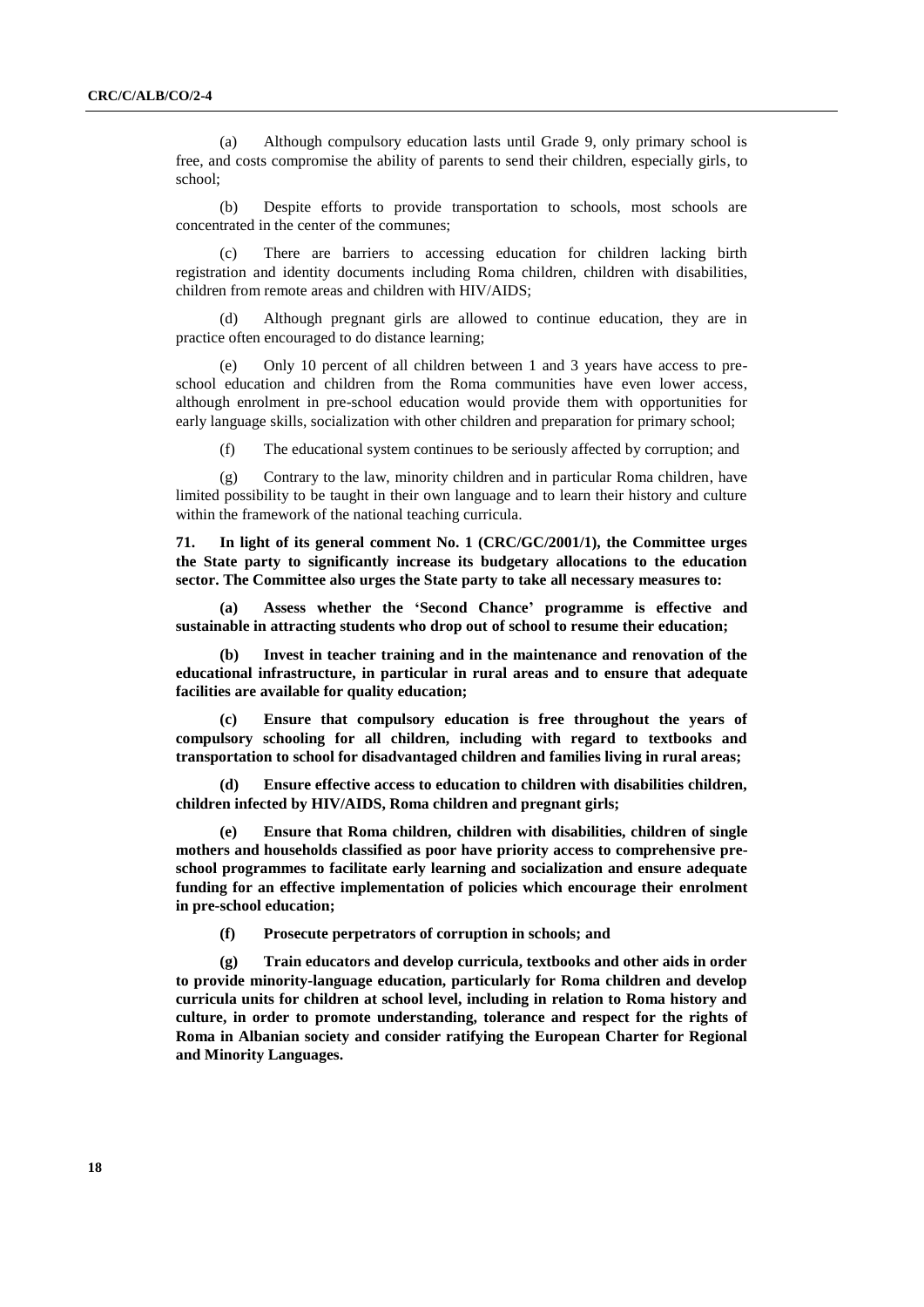# **I. Special protection measures (arts. 22, 30, 38, 39, 40, 37 (b)-(d), 32-36 of the Convention)**

# **Asylum-seeking and refugee children**

72. The Committee expresses concern that children migrating to Albania, including unaccompanied children are generally considered as irregular migrants, detained in the National Detention Centre for Irregular Migrants in Karec and deported back without having had access to legal procedures to determine their best interests, or to specialized services and assistance of a legal guardian. The Committee is further concerned that asylum-seeking and refugee children with no proof of educational background may not have access to education.

**73. The Committee recommends that the State party ensure that children are properly identified and registered during pre-screening procedures at border points and no longer detained and that best interests determination procedures are initiated to define how to best address the child"s immediate and long term needs. This should include the appointment of legal custodians as well as provision of comprehensive information to minors on their return prospects. The Committee encourages the State**  Party to ensure that the Border Police do not detain unaccompanied minors and in **this regard to seek technical assistance from the Office of the United Nations High Commissioner for Refugees (UNHCR). It also urges the State party to ensure that asylum-seeking and refugee children have access to education. It further recommends that the State party takes into account its general comment No.6 (CRC/GC/2005/6) and to consider ratifying the 1954 Convention relating to the Status of Stateless Persons and the 1961 Convention on the Reduction of Statelessness.** 

#### **Children in situations of migration**

74. The Committee expresses concern about the physical, psychological and social impact that massive labour migrations have on the rights and wellbeing of children and the preservation of the family unit.

**75. The Committee recommends that the State party study the impact of migration on children as previously recommended by the Committee on Migrant Workers (CMW/C/ALB/CO/1 para.37, 2010) and to provide children with all the necessary social services for them to fully enjoy their rights under the Convention.** 

## **Children belonging to minority groups**

76. The Committee notes with concern the weak implementation of the various programmes and strategies for Roma due mainly to inadequate allocation of resources and the insufficient coordination between institutions involved at central and local levels. The Committee is also concerned that Egyptians are not recognised as a minority in the State party and that Egyptian children therefore might not be entitled to the special protection measures for vulnerable groups of children.

**77. The Committee urges the State party to further strengthen and implement its various programmes and strategies for Roma children, in particular by further allocating human and financial resources. The Committee also recommends that the State party amend its National Strategy to Improve Living Conditions of the Roma Minority and take active measures specifically aiming at preventing and combating discrimination and marginalization of Roma children. The Committee further recommends that the State party recognises the Egyptian minority, in order to guarantee special protection measures that their children are entitled to.**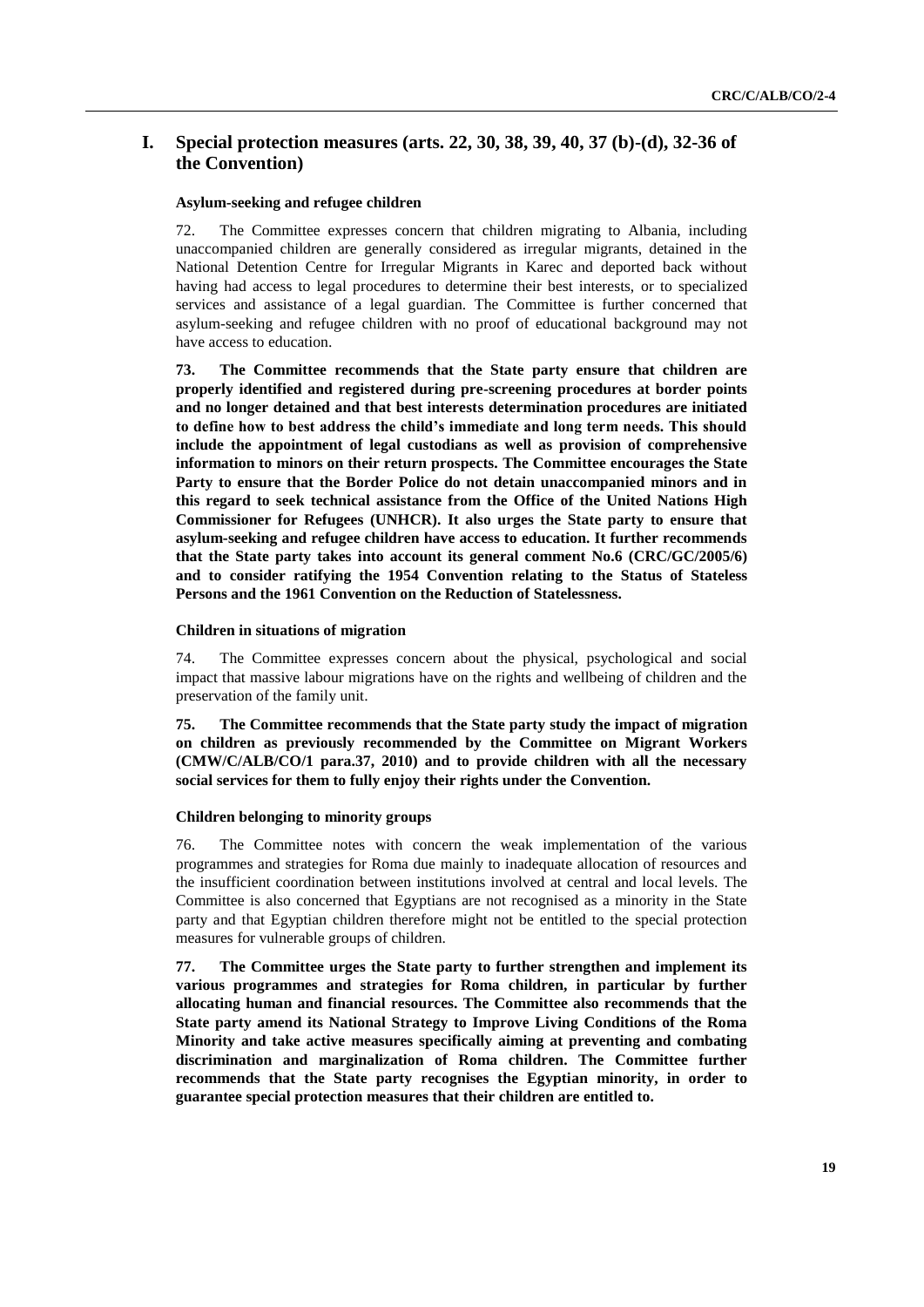## **Economic exploitation, including child labour**

78. The Committee is deeply concerned about the large number of children subjected to economic exploitation in the State party and in particular those involved in hazardous occupations, such as agriculture, domestic work and illegal activities. The Committee also notes with concern:

(a) The weak capacity of the labour inspectorate to detect the worst forms of child labour; and

(b) The grave incidence affecting a large number of children between 12 and 17 in the explosion of a factory in the village of Gërdec on 15 March 2008 where they were illegally working to dismantle ammunition.

**79. The Committee urges the State party to strengthen its efforts to eradicate child labour, particularly in its worst forms, by addressing the root causes of economic exploitation through poverty eradication and education. In particular, the Committee urges the State party to:**

**(a) Strengthen the labour inspectorate and provide labour inspectors with all the necessary support, including child labour expertise, with a view to enabling them to monitor effectively, at the state and local level, the implementation of labour law standards;**

**(b) Ensure that the Gërdec incident is thoroughly investigated and effectively prosecuted;** 

**(c) Continue to seek technical assistance from the International Programme on the Elimination of Child Labour of the International Labour Office (ILO-IPEC) in this regard; and**

**(d) Consider ratifying the ILO Convention No. 189 (2011) concerning decent work for domestic workers.**

#### **Children in street situations**

80. The Committee reiterates its deepest concern about the high number of children living and working on the streets and that insufficient measures have been taken to address the situation of these children, who are subjected to the worst forms of exploitation, including begging in the street, extreme marginalization, homelessness and are at risks of becoming victims of trafficking and sexual exploitation. Furthermore, the Committee is concerned that children in street situations might be treated as offenders.

**81. The Committee, in light of its previous recommendation (CRC/C/15/Add.249 para. 73, 2005) urges the State party, in collaboration with NGOs and the participation of children:**

**(a) To strengthen the measures to protect, assist and remove children from living in street situations and to ensure their access to education and health services, by taking into account the views of these children;**

**(b) To strengthen the support and assistance available to families, both as a preventive measure and a measure conducive to the return of children to their families, as appropriate;**

**(c) To set up programmes and reporting mechanisms providing children in street situations with relevant information in order to prevent them from becoming victims of trafficking and economic and sexual exploitation and to assist and advise them;**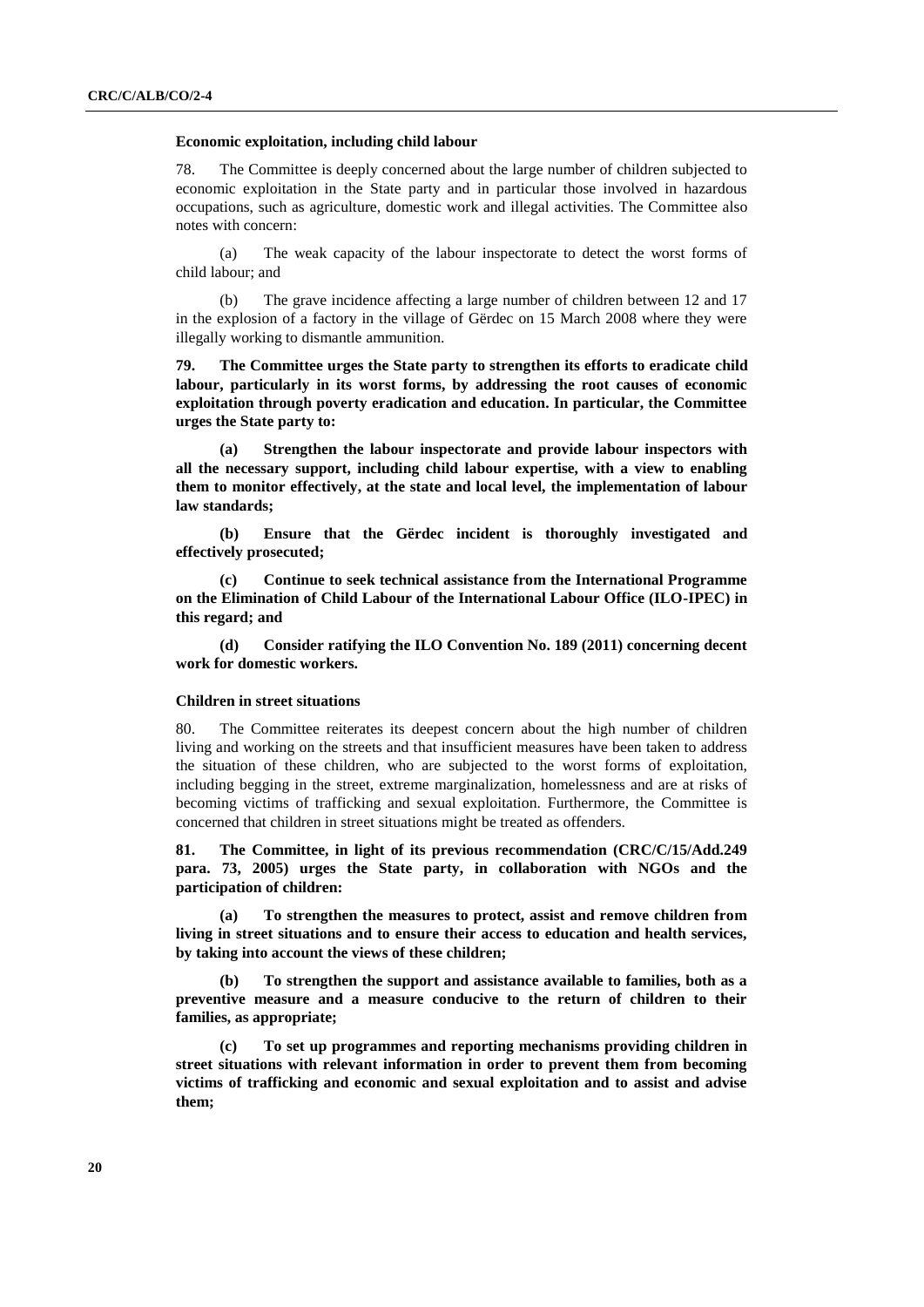**(d) To ensure that persons using children for worst forms of exploitations are prosecuted and sanctioned; and**

**(e) To ensure that children in street situations are not considered or treated as offenders.**

## **Sale, trafficking and abduction**

82. The Committee welcomes the various measures undertaken in order to combat trafficking of children, including the adoption of the National Action Plan for the Struggle against Trafficking of Children and for the Protection of Children Victims of Trafficking (2011-2013), the incorporation in the curricula of high schools of awareness-raising programs about the danger of being trafficked and the establishment of a database for the victims of trafficking. However, the Committee is seriously concerned that the State party continues to be a source country for children subjected to sex trafficking and forced labour, including forced begging within the State party and abroad. The Committee is further concerned that:

(a) Roma and Egyptian minority children are over represented among children victims of trafficking;

(b) The involvement of police and government officials in trafficking cases and the corruption within the judiciary hamper the overall anti-trafficking law enforcement;

(c) Efficient mechanisms to protect witnesses and victims of trafficking have not been set up; and

(d) The State does not financially support non-governmental organizations providing trafficking victims with shelter, care and assistance.

**83. The Committee urges the State party to take vigorous measures to end the trafficking of children within the State party and abroad. To this aim, the Committee urges the State party to:**

**(a) Ensure that the National Action Plan for the Struggle against Trafficking of Children and for the Protection of Children Victims of Trafficking (2011-2013) addresses prevention measures targeting in particular children from Roma and Egyptian minorities;**

**(b) Take active measures to bring to justice police and government officials involved in trafficking cases;**

**(c) Establish a mechanism to protect victims and witnesses of trafficking;** 

**(d) Provide children victims of trafficking with shelter, psycho-social support and assistance for reintegration and consider supporting civil society organizations which already do so; and**

**(e) Ensure that thorough investigations and robust prosecutions of persons committing these offences are carried out and that sufficiently effective and dissuasive sanctions are imposed in practice as recommended by the ILO Committee of Experts on the Application of Conventions and Recommendations (Observation, 2010).**

#### **Administration of juvenile justice**

84. While noting the information provided by the State party during the dialogue of the current reform of the juvenile justice system, the Committee reiterates its concern (CRC/C/15/Add.249 para. 76, 2005) about the lack of an effective juvenile justice system in the State party. The Committee expresses particular concern about: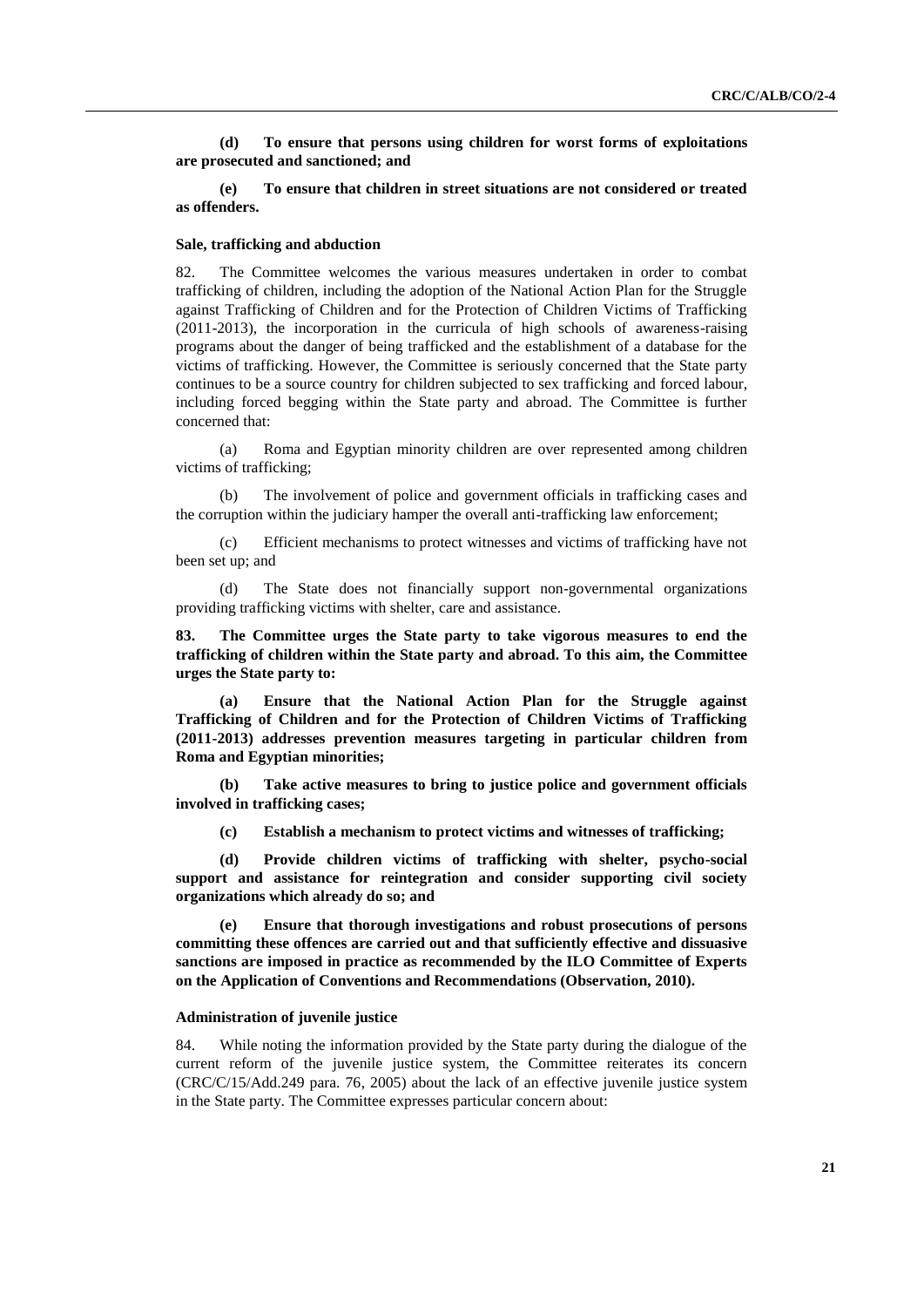(a) Cases of children being held 48 hours in police stations, interrogated in inappropriate rooms, without the assistance of a lawyer, subjected to ill treatment from the police and their inmates and detained in cells together with adults;

The continued use of pre-trial detention of children who might spend months in detention without access to education, psychological support and reintegration measures and the fact that 70 percent of convicted juveniles will have spent their sentence in detention while awaiting their trial;

(c) The limited development of alternatives to detention;

(d) The degraded infrastructure and unsanitary conditions in some pre-trial detention centers for juveniles;

(e) Limited access to medical and mental health services in detention;

(f) The absence of any educational programme for child offenders under the age of criminal responsibility, even in cases of the commission of crimes; and

The lack of programmes to assist children in contact with the law and to protect them from harm, intimidation, reprisals and secondary victimization and hardship during judicial procedures.

**85. The Committee recommends that the State party bring the juvenile justice system fully in line with the Convention, in particular articles 37, 39 and 40, and with other relevant standards, including the Standard Minimum Rules for the Administration of Juvenile Justice (the Beijing Rules), the Guidelines for the Prevention of Juvenile Delinquency (the Riyadh Guidelines), the Rules for the Protection of Juveniles Deprived of their Liberty (the Havana Rules), the Vienna Guidelines for Action on Children in the Criminal Justice System and the Committee"s general comment No. 10 (CRC/C/GC/10, 2007). In particular, the Committee urges the State party to:**

**(a) Establish specialized juvenile courts with adequate human, technical and financial resources throughout the country, introduce specialized judges for children in all the regions and ensure that such specialized judges receive appropriate education and training;**

**(b) Ensure that children are no longer detained in police stations together with adults and without access to a lawyer and that all cases of mistreatment are properly investigated and punished;**

**(c) Organize regular training for law enforcement personnel, including police and prison administration staff, in order to ensure that they all have thorough understanding of provisions of the Convention and are aware that violations are not acceptable and will be investigated, and that perpetrators are liable to prosecution;**

**(d) Provide children, both victims and accused, with effective and adequate legal and other assistance at an early stage of the procedure and throughout the legal proceedings in conformity with the Code of Penal Procedure;**

**(e) Ensure that detention is a measure of last resort and for the shortest possible period of time, and that it is reviewed on a regular basis with a view to withdrawing it;**

**(f) Promote alternative measures to detention, such as diversion, probation, counselling, community service or suspended sentences, wherever possible;**

**(g) Take urgent measures to address the conditions of detention in pre-trial detention centres for juveniles;**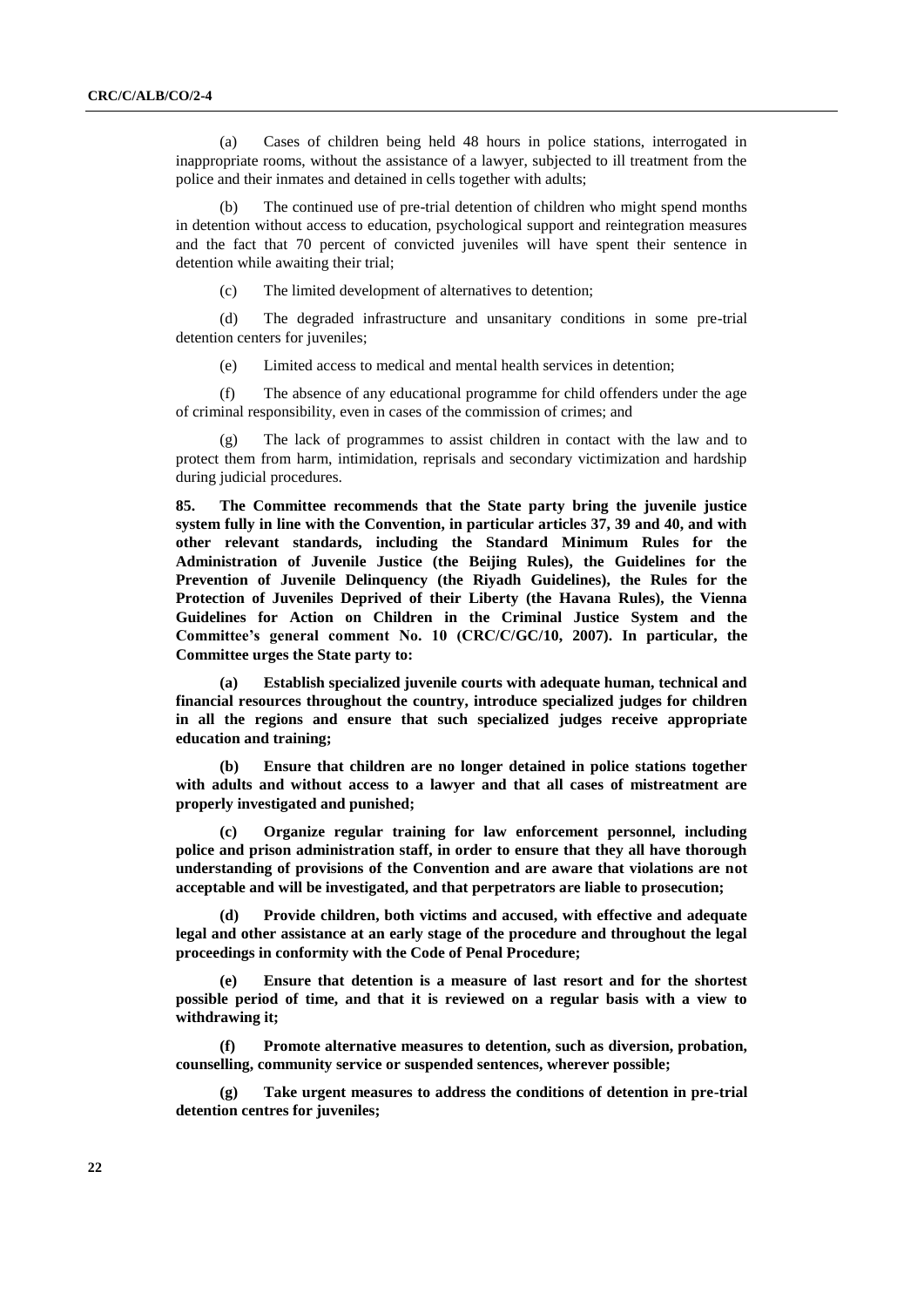**(h) Ensure that all children deprived of liberty have effective access to education and health services, including mental health care; and**

**(i) To make use, if relevant, of the technical assistance tools developed by the United Nations Interagency Panel on Juvenile Justice and its members, including UNODC, UNICEF, OHCHR and NGOs, and seek technical assistance in the area of juvenile justice from members of the Panel.** 

# **J. Ratification of international human rights instruments**

**86. The Committee recommends that the State party, in order to further strengthen the fulfillment of children's rights, ratify the Optional Protocol to the Convention on the Rights of the Child on a Communications Procedure (OPIC), the Convention on the Rights of Persons with Disabilities (CRPD) and its Optional Protocol, the Optional Protocol to the International Covenant on Economic, Social and Cultural Rights (OP-ICESCR).**

# **K. Cooperation with regional and international bodies**

**87. The Committee recommends that the State party cooperate with the Council of Europe towards the implementation of the Convention and other human rights instruments, both in the State party and in other Council of Europe member States.**

# **L. Follow-up and dissemination**

**88. The Committee recommends that the State party take all appropriate measures to ensure that the present recommendations are fully implemented by, inter alia, transmitting them to the Parliament, relevant ministries, the Supreme Court, and to local authorities for appropriate consideration and further action.**

**89. The Committee further recommends that the second to fourth periodic reports and written replies by the State party and the related recommendations (concluding observations) be made widely available in the languages of the country, including (but not exclusively) through the Internet, to the public at large, civil society organizations, media, youth groups, professional groups and children, in order to generate debate and awareness of the Convention and its Optional Protocols and of their implementation and monitoring.**

# **M. Next report**

**90. The Committee invites the State party to submit its next consolidated 5th and 6th periodic reports on 27 September 2017 and to include in it information on the implementation of the present concluding observations. The Committee draws attention to its harmonized treaty-specific reporting guidelines adopted on 1 October 2010 (CRC/C/58/Rev.2 and Corr. 1) and reminds the State party that future reports should be in compliance with the guidelines and not exceed 60 pages. The Committee urges the State party to submit its report in accordance with the reporting guidelines. In the event a report exceeding the page limitations is submitted, the State party will be asked to review and eventually resubmit the report in accordance with the abovementioned guidelines. The Committee reminds the State party that if it is not in a position to review and resubmit the report, then translation of the report for purposes of examination of the treaty body cannot be guaranteed.**